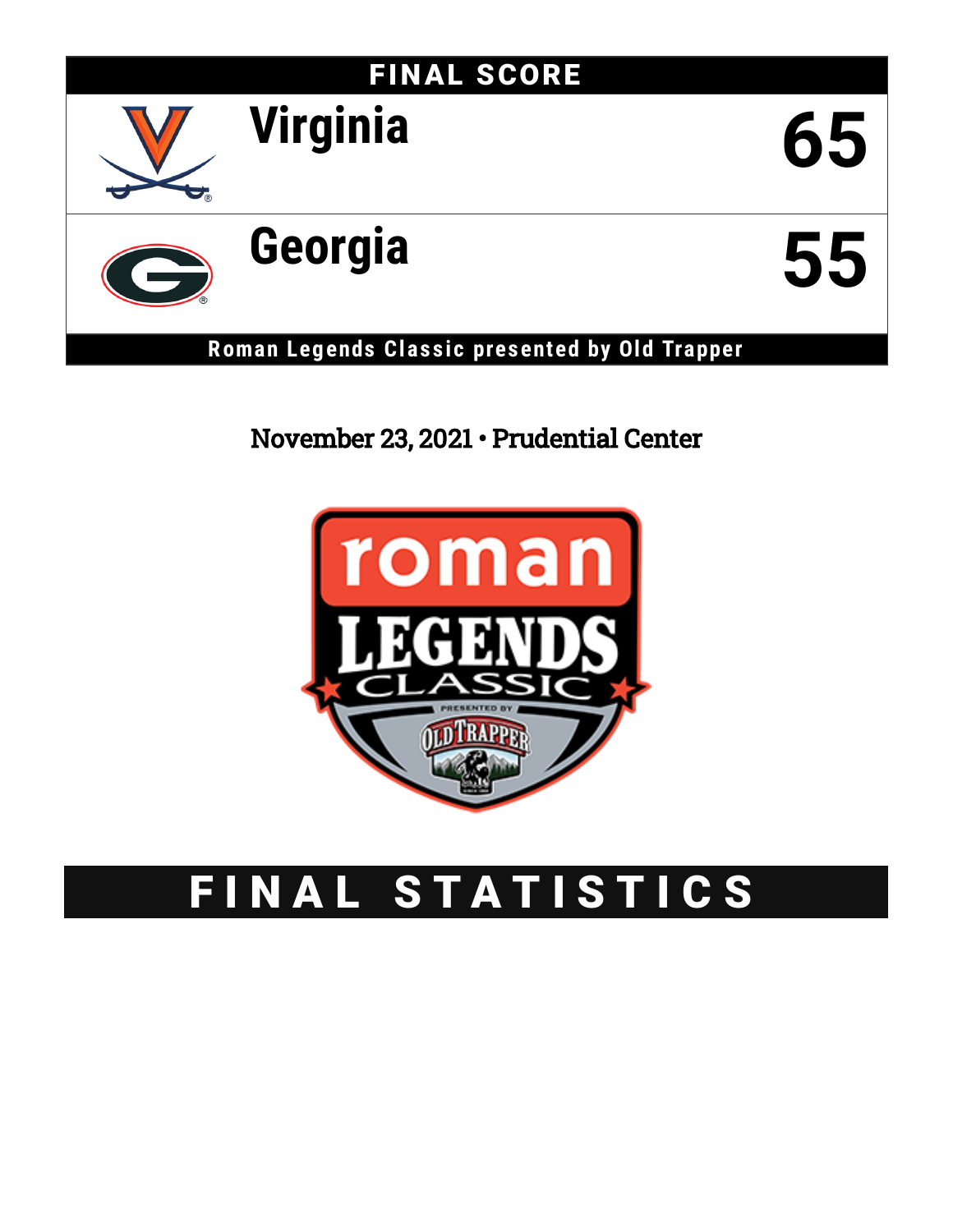### **Official Box Score Virginia vs Georgia Game Totals -- Final Statistics November 23, 2021 at Prudential Center**



### **Virginia 65**

| No. | Plaver                 | S | Pts      | FG       | 3FG      | FТ        | OR             | DR | TR             | PF       | A        | TO       | <b>B</b> lk | Stl | Min | $+/-$ |
|-----|------------------------|---|----------|----------|----------|-----------|----------------|----|----------------|----------|----------|----------|-------------|-----|-----|-------|
| 00  | <b>CLARK, KIHEI</b>    | G | 12       | $3 - 8$  | $2 - 5$  | 4-4       | 0              |    |                | 2        | 3        | 2        | 0           | 0   | 36  | 14    |
| 01  | <b>GARDNER, JAYDEN</b> |   | 11       | $5-9$    | $0 - 0$  | $1 - 2$   | $\overline{2}$ | 4  | 6              | 3        | 0        | 0        | $\Omega$    | 0   | 27  | 15    |
| 02  | <b>BEEKMAN, REECE</b>  | G |          | $2 - 10$ | $0 - 4$  | $3 - 4$   | 0              | 2  | $\overline{2}$ | 0        | 3        |          | 0           | 2   | 30  | 12    |
| 04  | FRANKLIN, ARMAAN       | G | 23       | $8 - 16$ | $1 - 7$  | $6-6$     | 0              | 6  | 6              |          | 2        | $\Omega$ |             | 3   | 38  | 13    |
| 21  | SHEDRICK, KADIN        | F | 3        | $0 - 2$  | $0 - 0$  | $3 - 4$   | 2              | 5  |                | 4        | 0        |          | 4           |     | 19  | 4     |
| 11  | POINDEXTER, MALACHI    | G | $\Omega$ | $0 - 0$  | $0 - 0$  | $0 - 0$   | 0              | 0  | 0              | 0        | 0        | $\Omega$ | $\Omega$    | 0   | 3   | $-4$  |
| 22  | CAFFARO, FRANCISCO     | С | 3        | $1 - 2$  | $0 - 0$  | $1 - 3$   |                | 4  | 5              | 4        | $\Omega$ | 0        |             | 0   | 20  | 5     |
| 23  | STATTMANN, KODY        | G | $\Omega$ | $0 - 2$  | $0 - 1$  | $0 - 0$   | 0              | 1  |                |          |          | 0        |             | 0   | 12  | -8    |
| 24  | MILIČIĆ JR., IGOR      | F | 3        | $1 - 2$  | $1 - 2$  | $0 - 2$   | 0              | 0  | 0              |          | 0        | 0        | 0           | 0   | 10  | 0     |
| 33  | MCCORKLE, CARSON       | G | 3        | $1 - 2$  | $1 - 1$  | $0 - 0$   | 0              | 0  | $\Omega$       | 0        |          | 0        | $\Omega$    |     | 5   | 1     |
|     | TEAM                   |   |          |          |          |           |                | 0  |                | $\Omega$ |          | 0        |             |     |     |       |
|     | <b>TOTALS</b>          |   | 65       | 21-53    | $5 - 20$ | $18 - 25$ | 6              | 23 | 29             | 16       | 10       | 4        |             |     | 200 |       |

| <b>Shooting By Period</b><br>Period | FG        | FG%      | 3FG      | 3FG%       | FT.       | FT%   | Last FG: 2nd-02:34<br>Largest lead: By 10 at |
|-------------------------------------|-----------|----------|----------|------------|-----------|-------|----------------------------------------------|
| 1st Half                            | $12 - 29$ | 41%      | $3 - 11$ | <b>27%</b> | 4-6       | 67%   | Technical Fouls: None.                       |
| 2nd Half                            | $9 - 24$  | 38%      | $2-9$    | 22%        | $14 - 19$ | 74%   |                                              |
| Game                                | $21 - 53$ | $39.6\%$ | $5 - 20$ | $25.0\%$   | $18 - 25$ | 72.0% |                                              |

### **Georgia 55**

| No. | Plaver                   | S | Pts | FG       | 3FG      | FТ        | OR             | DR            | TR | РF            | A        | TO | Blk      | Stl      | Min        | $+/-$ |
|-----|--------------------------|---|-----|----------|----------|-----------|----------------|---------------|----|---------------|----------|----|----------|----------|------------|-------|
| 00  | <b>INGRAM, JAILYN</b>    | F | 10  | $3 - 8$  | $2-6$    | $2 - 2$   |                | 11            | 12 | 3             | 2        | 6  | 0        |          | 31         | $-15$ |
| 01  | ABDUR-RAHIM, JABRI       | G | 4   | $1 - 6$  | $0 - 3$  | $2 - 2$   |                | 3             | 4  | 2             | 0        | 0  |          | 0        | 27         | $-7$  |
| 03  | OQUENDO, KARIO           |   | 9   | $4 - 7$  | 1-4      | $0 - 0$   | 2              | 0             | 2  | 3             | 0        |    | 0        | 0        | 21         | $-13$ |
| 10  | COOK, AARON              | G | 4   | $2 - 12$ | $0 - 5$  | $0 - 0$   | $\overline{2}$ | 3             | 5  | 4             | 8        |    | 0        |          | 32         | $-15$ |
| 23  | <b>BRIDGES, BRAELEN</b>  | F | 14  | $6 - 11$ | $0 - 0$  | $2 - 2$   |                | 4             | 5  | 5             | 0        | 3  | 0        | 0        | 26         | $-10$ |
| 04  | <b>MCMILLAN, TYRON</b>   |   | 8   | $3 - 6$  | $0 - 1$  | $2 - 2$   | 0              | 2             | 2  | 0             | 0        | 0  | $\Omega$ | $\Omega$ | 12         | 8     |
| 05  | <b>WRIGHT, CHRISTIAN</b> |   | 4   | 1-1      | $0 - 0$  | $2 - 3$   | 2              | 2             | 4  | 0             | 2        | 1  | 0        |          | 18         | 2     |
| 11  | ETTER, JAXON             |   | 2   | $0 - 1$  | $0 - 0$  | $2 - 4$   | $\overline{2}$ | $\mathcal{P}$ | 4  | $\mathcal{P}$ | $\Omega$ |    | $\Omega$ | 0        | 21         | 5     |
| 15  | RIDGNAL, DALEN           |   | 0   | $0 - 1$  | $0 - 1$  | $0 - 0$   | 0              | 0             | 0  |               | 0        | 0  | 0        | 0        | 4          | -1    |
| 20  | <b>BAUMANN, NOAH</b>     | G | 0   | $0 - 1$  | $0 - 1$  | $0 - 0$   | 0              |               |    | 0             | 0        |    | 0        | $\Omega$ | 8          | $-4$  |
|     | TEAM                     |   |     |          |          |           | 2              |               | 3  | 0             |          | 2  |          |          |            |       |
|     | <b>TOTALS</b>            |   |     | 55 20-54 | $3 - 21$ | $12 - 15$ | 13             | 29            | 42 | 20            | 12       | 16 |          | 3        | <b>200</b> |       |

| Game                                | 20-54 | 37.0% | $3 - 21$  | 14.3% | $12 - 15$ | 80.0% |              |
|-------------------------------------|-------|-------|-----------|-------|-----------|-------|--------------|
| 2nd Half                            | 8-31  | 26%   | $1 - 1.3$ | 08%   | $4-5$     | 80%   |              |
| 1st Half                            | 12-23 | 52%   | $2 - 8$   | 25%   | $8-10$    | 80%   | Tech         |
| <b>Shooting By Period</b><br>Period | FG    | FG%   | 3FG       | 3FG%  | FT        | FT%   | Last<br>Larg |

*Last FG:* 2nd-00:33 *Largest lead:* By 4 at *Technical Fouls:* None.

| Game Notes:                                           | <b>Score</b>                                                  | 1st | 2nd | TOT | <b>Points</b> | <b>UVA</b> | UC |
|-------------------------------------------------------|---------------------------------------------------------------|-----|-----|-----|---------------|------------|----|
| Officials: Bill Covington, Chuck Jones, Donnie Eppley | UVA                                                           | 31  | 34  | 65  | In the Paint  | າາ         | ົ  |
| Start Time: 12:00 AM                                  | JGA                                                           | 34  | 21  | 55  | Off Turns     | 14         |    |
| Neutral Court:                                        |                                                               |     |     |     | 2nd Chance    |            |    |
|                                                       | UVA led for 26:49. UGA led for 7:00.<br>Game was tied for 0.0 |     |     |     | Fast Break    |            |    |

**Game was tie**<br>Times tied: 0 Lead Changes: 0

| <b>Points</b>     | <b>UVA</b>     | <b>UGA</b>     |
|-------------------|----------------|----------------|
| In the Paint      | 22             | 28             |
| Off Turns         | 14             | 8              |
| 2nd Chance        | 6              | 12             |
| <b>Fast Break</b> | 7              | з              |
| Bench             | я              | 14             |
| Per Poss          | 1.066<br>30/61 | 0.873<br>26/63 |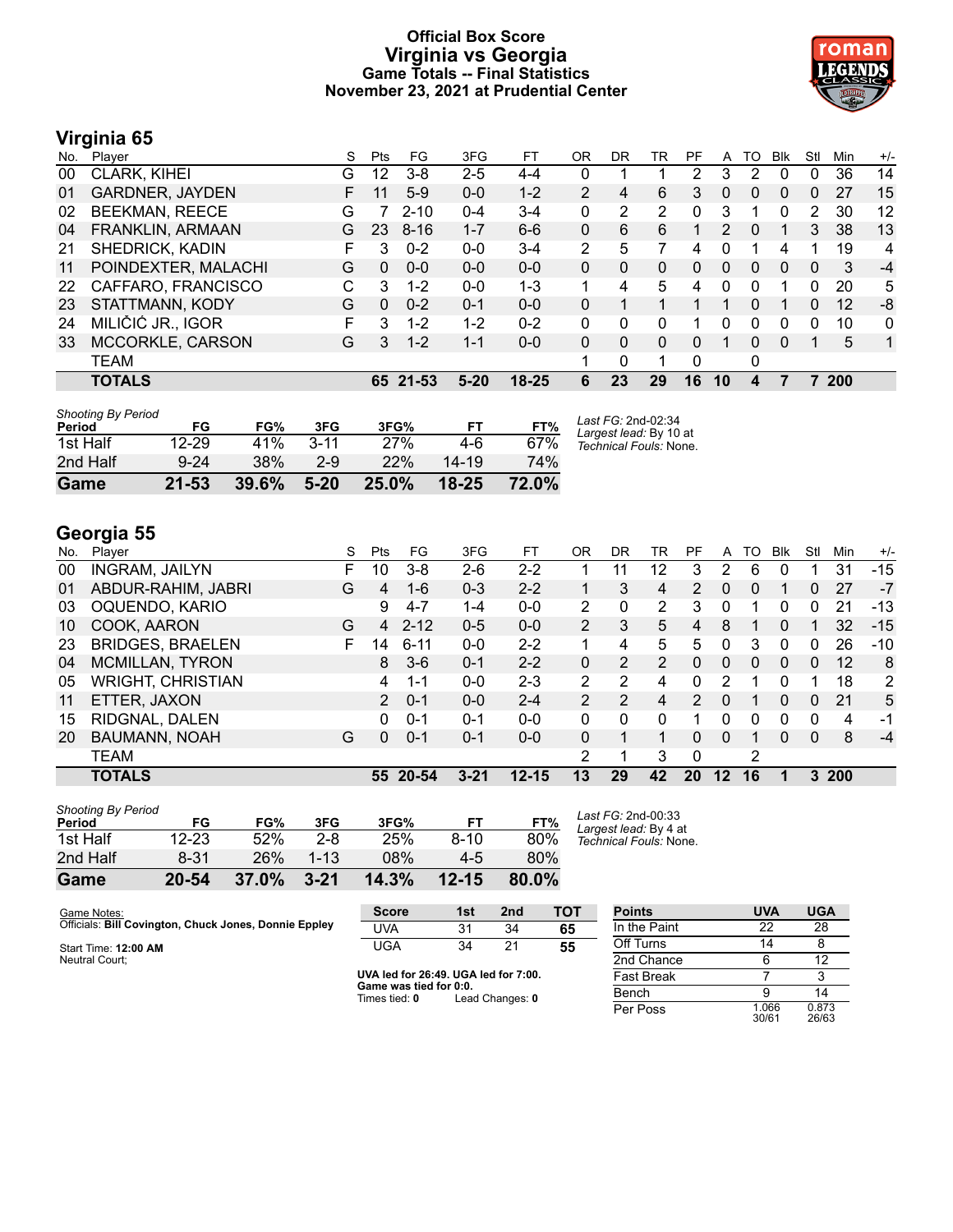### **Official Box Score Virginia vs Georgia First Half Statistics Only November 23, 2021 at Prudential Center**



### **Virginia 31**

| No. | Plaver                 | S | <b>Pts</b> | <b>FG</b> | 3FG      | <b>FT</b> | <b>OR</b>      | <b>DR</b> | <b>TR</b> | PF       | A | TO           | <b>B</b> lk | Stl      | Min      | $+/-$          |
|-----|------------------------|---|------------|-----------|----------|-----------|----------------|-----------|-----------|----------|---|--------------|-------------|----------|----------|----------------|
| 00  | CLARK, KIHEI           | G |            | $2 - 4$   | $1 - 2$  | $2 - 2$   | 0              | 0         | 0         |          | 0 | 0            | 0           | 0        | 17       | 0              |
| 01  | <b>GARDNER, JAYDEN</b> |   | 6          | $3-6$     | $0 - 0$  | $0-0$     | $\overline{2}$ | 2         | 4         | 2        | 0 | 0            | $\Omega$    | 0        | 13       | $\overline{4}$ |
| 02  | <b>BEEKMAN, REECE</b>  | G | 4          | $2 - 8$   | $0 - 3$  | $0 - 0$   | 0              |           |           | 0        | 3 |              | 0           |          | 18       | 1              |
| 04  | FRANKLIN, ARMAAN       | G | 11         | $4 - 8$   | $1 - 5$  | $2 - 2$   | 0              | 1         |           |          |   | 0            | 0           | 3        | 19       | 0              |
| 21  | SHEDRICK, KADIN        | F | $\Omega$   | $0 - 0$   | $0 - 0$  | $0 - 0$   |                | 1         | 2         | 2        | 0 |              |             | 0        | 6        | -4             |
| 11  | POINDEXTER, MALACHI    | G | $\Omega$   | $0 - 0$   | $0 - 0$  | $0 - 0$   | 0              | 0         | $\Omega$  | 0        | 0 | $\Omega$     | $\Omega$    | $\Omega$ | 1        | $-3$           |
| 22  | CAFFARO, FRANCISCO     | С | 0          | $0 - 1$   | $0 - 0$  | $0 - 0$   | $\mathbf{0}$   | 3         | 3         | 2        | 0 | 0            |             | 0        | 14       | 1              |
| 23  | STATTMANN, KODY        | G | $\Omega$   | $0 - 1$   | $0 - 0$  | $0 - 0$   | 0              | 0         | 0         | 0        |   | 0            | 0           | 0        | 8        | $-11$          |
| 24  | MILIČIĆ JR., IGOR      |   | 3          | 1-1       | $1 - 1$  | $0 - 2$   | 0              | 0         | 0         | 0        | 0 | 0            |             | $\Omega$ | 3        | 0              |
| 33  | MCCORKLE, CARSON       | G | $\Omega$   | $0 - 0$   | $0 - 0$  | $0 - 0$   | 0              | 0         | $\Omega$  | $\Omega$ | 0 | $\Omega$     | 0           | $\Omega$ | $\Omega$ | $\mathbf{0}$   |
|     | TEAM                   |   |            | $0 - 0$   |          |           |                | 0         |           | $\Omega$ |   | 0            |             |          |          |                |
|     | <b>TOTALS</b>          |   | 31         | $12 - 29$ | $3 - 11$ | $4 - 6$   | 4              | 8         | 12        | 8        | 5 | $\mathbf{2}$ | 2           | 4        | 100      |                |

| <b>Shooting By Period</b><br>Period | FG        | FG%   | 3FG      | 3FG%  | FТ        | FT%   | Last FG Half: UVA 2nd-02:34 |
|-------------------------------------|-----------|-------|----------|-------|-----------|-------|-----------------------------|
| 1st Half                            | $12 - 29$ | 41%   | $3 - 11$ | 27%   | 4-F       | 67%   |                             |
| Game                                | $21 - 53$ | 39.6% | $5 - 20$ | 25.0% | $18 - 25$ | 72.0% |                             |

### **Georgia 34**

| No. | -<br>Plaver              | S  | <b>Pts</b>     | <b>FG</b> | 3FG     | <b>FT</b> | <b>OR</b>      | <b>DR</b> | TR             | PF       | A        | TO | <b>Blk</b>     | Stl          | Min            | $+/-$        |
|-----|--------------------------|----|----------------|-----------|---------|-----------|----------------|-----------|----------------|----------|----------|----|----------------|--------------|----------------|--------------|
| 00  | <b>INGRAM, JAILYN</b>    | F  | 6              | 2-2       | $2 - 2$ | $0 - 0$   | 0              | 4         | 4              | 2        | 0        | 4  | 0              | 0            | 11             | $-2$         |
| 01  | ABDUR-RAHIM, JABRI       | G  | 2              | $0 - 2$   | $0 - 1$ | $2 - 2$   | $\Omega$       | 2         | $\overline{2}$ | 0        | 0        | 0  |                | 0            | 13             | $-1$         |
| 03  | OQUENDO, KARIO           |    | 2              | $1 - 3$   | $0 - 2$ | $0-0$     | 0              | 0         | 0              |          | 0        | 0  | 0              | 0            | 13             | -1           |
| 10  | COOK, AARON              | G  | 4              | $2 - 4$   | $0 - 1$ | $0 - 0$   | $\overline{2}$ | 3         | 5              |          | 6        |    | 0              | 0            | 16             | 2            |
| 23  | <b>BRIDGES, BRAELEN</b>  | F. | 12             | $5 - 7$   | $0 - 0$ | $2 - 2$   | 0              | 3         | 3              | 0        | 0        |    | 0              | <sup>0</sup> | 17             | $-2$         |
| 04  | <b>MCMILLAN, TYRON</b>   |    | 4              | $1 - 2$   | $0 - 0$ | $2 - 2$   | 0              | 0         | 0              | 0        | 0        | 0  | $\overline{0}$ | 0            | $\overline{4}$ | 7            |
| 05  | <b>WRIGHT, CHRISTIAN</b> |    | $\overline{2}$ | $1 - 1$   | $0 - 0$ | $0 - 1$   | 0              |           |                | o        | 1        | 0  | 0              |              | 7              | 4            |
| 11  | ETTER, JAXON             |    | $\mathcal{P}$  | $0 - 0$   | $0 - 0$ | $2 - 3$   | 1.             | 0         |                | 0        | 0        | 0  | $\mathbf{0}$   | 0            | 11             | 8            |
| 15  | RIDGNAL, DALEN           |    | 0              | $0 - 1$   | $0 - 1$ | $0 - 0$   | 0              | 0         | 0              |          | 0        | 0  | 0              | 0            | 4              | $-1$         |
| 20  | <b>BAUMANN, NOAH</b>     | G  | 0              | $0 - 1$   | $0 - 1$ | $0 - 0$   | $\Omega$       | 1         | 1              | 0        | $\Omega$ | 0  | $\Omega$       | $\Omega$     | 4              | $\mathbf{1}$ |
|     | <b>TEAM</b>              |    |                | $0 - 0$   |         |           |                | 0         |                | $\Omega$ |          |    |                |              |                |              |
|     | <b>TOTALS</b>            |    | 34             | $12 - 23$ | $2 - 8$ | $8 - 10$  | 4              | 14        | 18             | 5        |          |    |                |              | 100            |              |

| <b>Shooting By Period</b><br>Period | FG        | FG%   | 3FG      | 3FG%  | FТ        | FT%   |
|-------------------------------------|-----------|-------|----------|-------|-----------|-------|
| 1st Half                            | $12 - 23$ | 52%   | 2-8      | 25%   | 8-10      | 80%   |
| Game                                | $20 - 54$ | 37.0% | $3 - 21$ | 14.3% | $12 - 15$ | 80.0% |

*Last FG Half:* UGA 2nd-00:33

Per Poss

 $\frac{1}{1.033}$ <br>14/30

1.097 16/31

| Game Notes:                                           | <b>Score</b> | 1st | 2nd | TOT | <b>Points (This Period)</b> | UVA | <b>UGA</b> |
|-------------------------------------------------------|--------------|-----|-----|-----|-----------------------------|-----|------------|
| Officials: Bill Covington, Chuck Jones, Donnie Eppley | <b>UVA</b>   | 31  | 34  | 65  | In the Paint                | 16  | 14         |
| Start Time: 12:00 AM                                  | UGA          | 34  | 21  | 55  | Off Turns                   |     |            |
| Neutral Court:                                        |              |     |     |     | 2nd Chance                  |     |            |
|                                                       |              |     |     |     | <b>Fast Break</b>           |     |            |
|                                                       |              |     |     |     | Bench                       |     |            |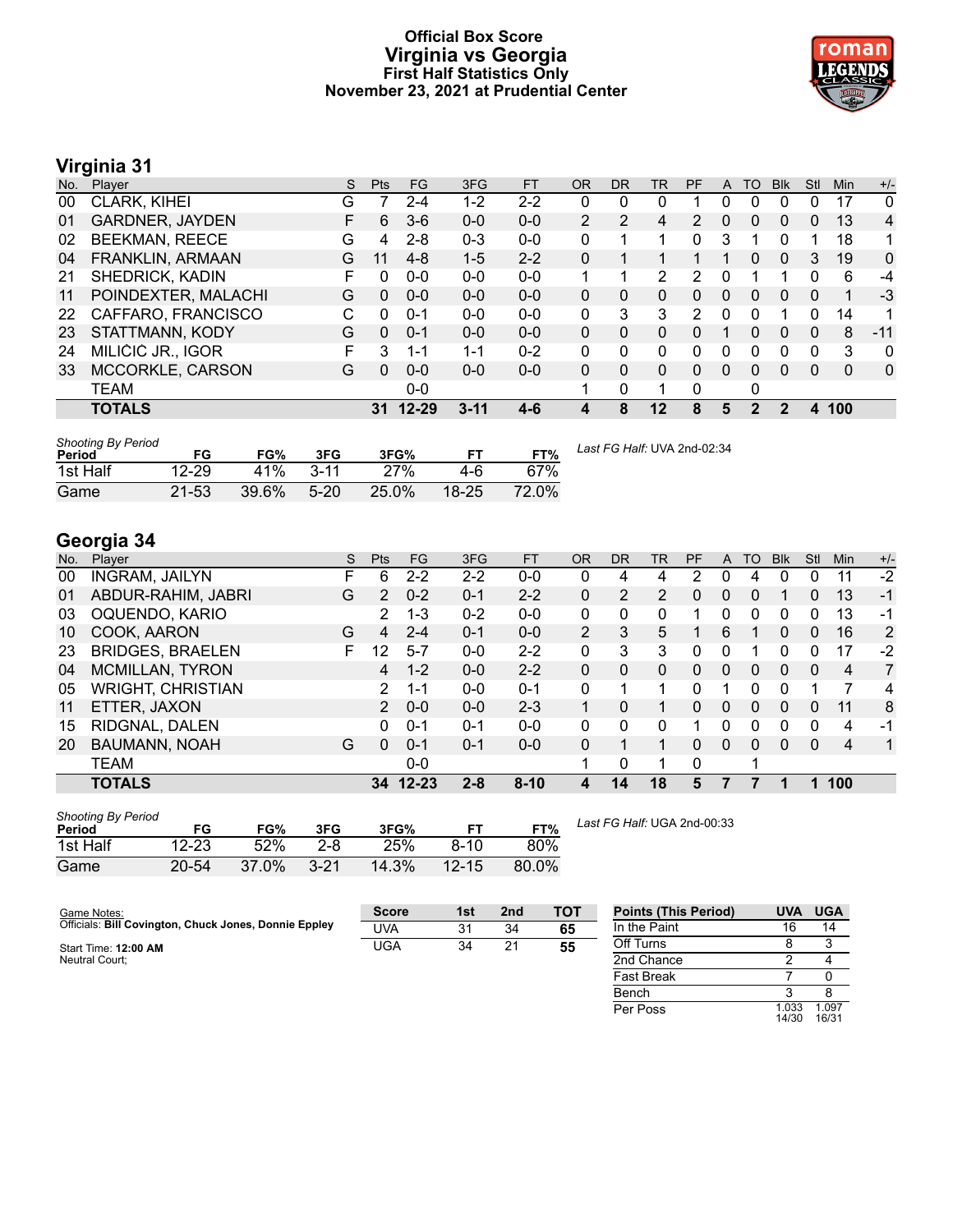### **Official Play-By-Play Virginia vs Georgia First Half November 23, 2021 at Prudential Center**



### **Period 1**

<mark>Startersː</mark><br>Virginia: 0 CLARK,KIHEI (G); 1 GARDNER,JAYDEN (F); 2 BEEKMAN,REECE (G); 4 FRANKLIN,ARMAAN (G); 21 SHEDRICK,KADIN (F);<br>**Georgia**: 0 INGRAM,JAILYN (F); 1 ABDUR-RAHIM,JABRI (G); 3 OQUENDO,KARIO; 10 COOK,AARON (G);

| Time  | <b>VISITORS: Virginia</b>            | <b>Score</b> | <b>Margin</b>  | <b>HOME: Georgia</b>                |
|-------|--------------------------------------|--------------|----------------|-------------------------------------|
| 19:34 | MISSED JUMPER by BEEKMAN, REECE      |              |                |                                     |
| 19:30 |                                      |              |                | REBOUND (DEF) by COOK, AARON        |
| 19:11 |                                      |              |                | TURNOVER by INGRAM, JAILYN          |
| 18:59 | MISSED LAYUP by GARDNER, JAYDEN      |              |                |                                     |
| 18:55 | REBOUND (OFF) by GARDNER, JAYDEN     |              |                |                                     |
| 18:55 | MISSED LAYUP by GARDNER, JAYDEN      |              |                |                                     |
| 18:55 |                                      |              |                | BLOCK by ABDUR-RAHIM, JABRI         |
| 18:50 |                                      |              |                | REBOUND (DEF) by INGRAM, JAILYN     |
| 18:31 |                                      | $2 - 0$      | H <sub>2</sub> | GOOD! LAYUP by BRIDGES, BRAELEN     |
| 18:31 |                                      |              |                | ASSIST by COOK, AARON               |
| 18:14 | MISSED 3PTR by FRANKLIN, ARMAAN      |              |                |                                     |
| 18:09 | REBOUND (OFF) by SHEDRICK, KADIN     |              |                |                                     |
| 18:04 | MISSED JUMPER by BEEKMAN, REECE      |              |                |                                     |
| 17:59 | REBOUND (OFF) by GARDNER, JAYDEN     |              |                |                                     |
| 17:53 |                                      |              |                | FOUL by OQUENDO, KARIO              |
| 17:53 | GOOD! FT by FRANKLIN, ARMAAN         | $2 - 1$      | H <sub>1</sub> |                                     |
| 17:53 | GOOD! FT by FRANKLIN, ARMAAN         | $2 - 2$      | T              |                                     |
| 17:36 |                                      | $4 - 2$      | H <sub>2</sub> | GOOD! LAYUP by OQUENDO, KARIO       |
| 17:36 |                                      |              |                | ASSIST by COOK, AARON               |
| 17:22 | MISSED 3PTR by BEEKMAN, REECE        |              |                |                                     |
| 17:18 |                                      |              |                | REBOUND (DEF) by ABDUR-RAHIM, JABRI |
| 16:53 |                                      | $6 - 2$      | H4             | GOOD! LAYUP by COOK, AARON          |
| 16:25 | GOOD! LAYUP by FRANKLIN, ARMAAN      | $6 - 4$      | H <sub>2</sub> |                                     |
| 16:06 |                                      |              |                | TURNOVER by COOK, AARON             |
| 16:06 | STEAL by FRANKLIN, ARMAAN            |              |                |                                     |
| 16:02 | GOOD! LAYUP by FRANKLIN, ARMAAN [FB] | $6-6$        | T              |                                     |
| 15:42 | FOUL by SHEDRICK, KADIN              |              |                |                                     |
| 15:42 | <b>TIMEOUT MEDIA</b>                 |              |                |                                     |
| 15:42 | SUB OUT: SHEDRICK, KADIN             |              |                |                                     |
| 15:42 | SUB IN: CAFFARO, FRANCISCO           |              |                |                                     |
| 15:30 |                                      |              |                | MISSED 3PTR by ABDUR-RAHIM, JABRI   |
| 15:26 | REBOUND (DEF) by GARDNER, JAYDEN     |              |                |                                     |
| 15:02 | MISSED LAYUP by CAFFARO, FRANCISCO   |              |                |                                     |
| 14:59 |                                      |              |                |                                     |
| 14:47 |                                      |              |                | REBOUND (DEF) by INGRAM, JAILYN     |
| 14:43 |                                      |              |                | MISSED 3PTR by OQUENDO, KARIO       |
| 14:39 | REBOUND (DEF) by GARDNER, JAYDEN     |              |                |                                     |
|       | GOOD! 3PTR by FRANKLIN, ARMAAN [FB]  | $6-9$        | $V_3$          |                                     |
| 14:39 | ASSIST by BEEKMAN, REECE             |              |                |                                     |
| 14:12 |                                      |              |                | TURNOVER by INGRAM, JAILYN          |
| 14:12 | STEAL by BEEKMAN, REECE              |              |                |                                     |
| 14:08 | GOOD! LAYUP by BEEKMAN, REECE [FB]   | $6 - 11$     | V <sub>5</sub> |                                     |
| 14:06 |                                      |              |                | <b>TIMEOUT 30SEC</b>                |
| 13:48 |                                      |              |                | MISSED JUMPER by ABDUR-RAHIM, JABRI |
| 13:45 | REBOUND (DEF) by CAFFARO, FRANCISCO  |              |                |                                     |
| 13:34 | GOOD! LAYUP by FRANKLIN, ARMAAN      | $6 - 13$     | V 7            |                                     |
| 13:18 |                                      | $8 - 13$     | V <sub>5</sub> | GOOD! JUMPER by BRIDGES, BRAELEN    |
| 12:52 | GOOD! LAYUP by GARDNER, JAYDEN       | $8 - 15$     | V <sub>7</sub> |                                     |
| 12:28 |                                      |              |                | TURNOVER by INGRAM, JAILYN          |
| 12:28 | STEAL by FRANKLIN, ARMAAN            |              |                |                                     |
| 12:24 | TURNOVER by BEEKMAN, REECE           |              |                |                                     |
| 12:24 |                                      |              |                | SUB OUT: ABDUR-RAHIM, JABRI         |
| 12:24 |                                      |              |                | SUB OUT: OQUENDO, KARIO             |
| 12:24 |                                      |              |                | SUB OUT: BRIDGES, BRAELEN           |
| 12:24 |                                      |              |                | SUB IN: MCMILLAN, TYRON             |
| 12:24 |                                      |              |                | SUB IN: WRIGHT, CHRISTIAN           |
| 12:24 |                                      |              |                | SUB IN: ETTER, JAXON                |
| 12:24 | SUB OUT: CLARK, KIHEI                |              |                |                                     |
| 12:24 | SUB IN: STATTMANN, KODY              |              |                |                                     |
| 12:09 |                                      | $11 - 15$    | V <sub>4</sub> | GOOD! 3PTR by INGRAM, JAILYN        |
| 12:09 |                                      |              |                | ASSIST by COOK, AARON               |
| 11:53 | MISSED 3PTR by FRANKLIN, ARMAAN      |              |                |                                     |
| 11:48 |                                      |              |                | REBOUND (DEF) by WRIGHT, CHRISTIAN  |
| 11:45 |                                      | $14 - 15$    | V <sub>1</sub> | GOOD! 3PTR by INGRAM, JAILYN        |
| 11:45 |                                      |              |                | ASSIST by COOK, AARON               |
| 11:20 | GOOD! LAYUP by BEEKMAN, REECE        | $14 - 17$    | $V_3$          |                                     |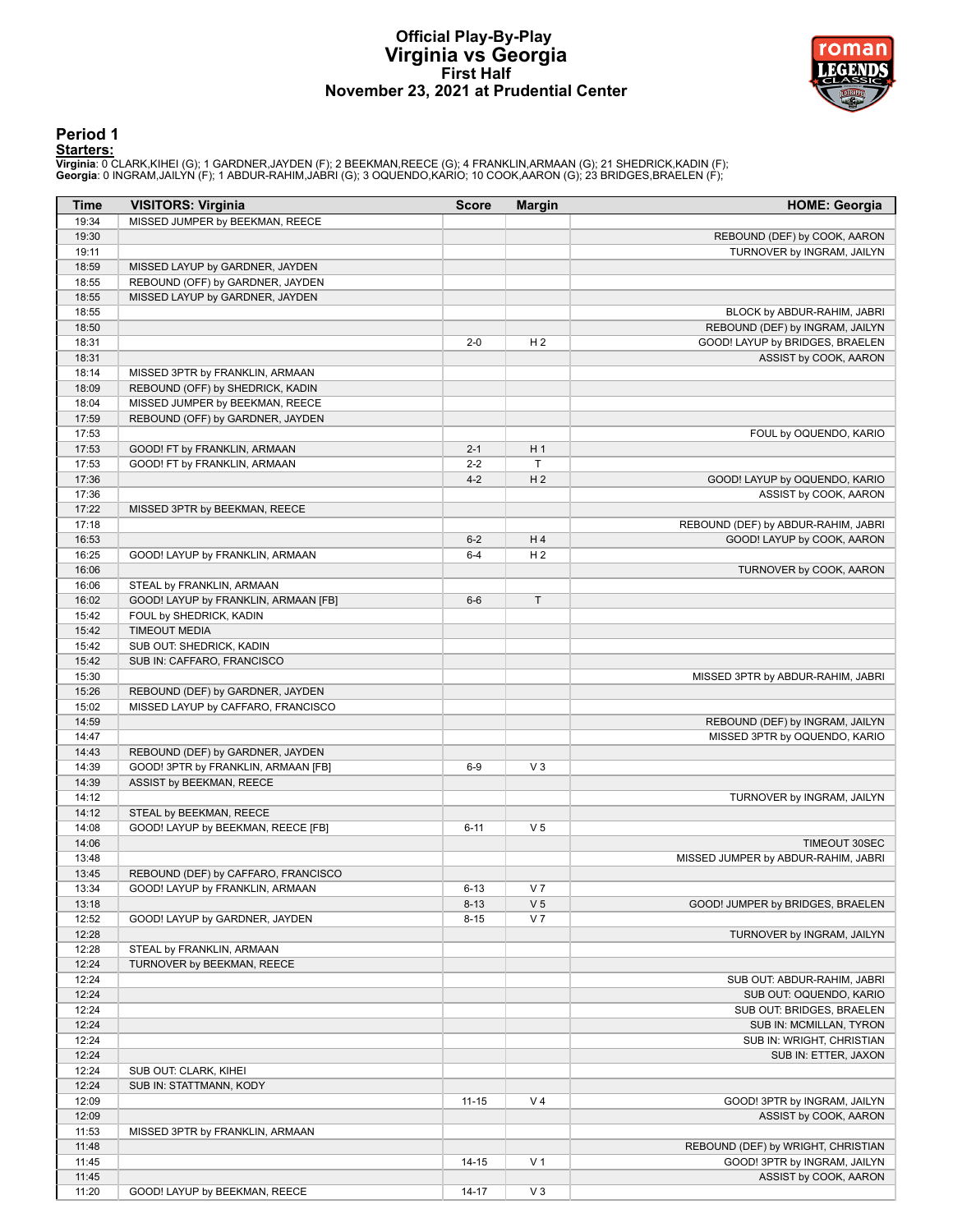| Time           | <b>VISITORS: Virginia</b>                           | <b>Score</b> | <b>Margin</b>  | <b>HOME: Georgia</b>                                               |
|----------------|-----------------------------------------------------|--------------|----------------|--------------------------------------------------------------------|
| 11:20          | ASSIST by STATTMANN, KODY                           |              |                |                                                                    |
| 11:07          | <b>TIMEOUT MEDIA</b>                                |              |                |                                                                    |
| 11:07          | SUB OUT: GARDNER, JAYDEN                            |              |                |                                                                    |
| 11:07<br>10:54 | SUB IN: MILIČIĆ JR., IGOR                           |              |                | MISSED LAYUP by MCMILLAN, TYRON                                    |
| 10:54          | BLOCK by CAFFARO, FRANCISCO                         |              |                |                                                                    |
| 10:49          | REBOUND (DEF) by FRANKLIN, ARMAAN                   |              |                |                                                                    |
| 10:30          | MISSED 3PTR by FRANKLIN, ARMAAN                     |              |                |                                                                    |
| 10:25          |                                                     |              |                | REBOUND (DEF) by INGRAM, JAILYN                                    |
| 10:16          |                                                     | $16-17$      | V <sub>1</sub> | GOOD! DUNK by MCMILLAN, TYRON                                      |
| 10:16          |                                                     |              |                | ASSIST by WRIGHT, CHRISTIAN                                        |
| 09:47          | GOOD! 3PTR by MILIČIĆ JR., IGOR                     | 16-20        | V <sub>4</sub> |                                                                    |
| 09:47          | ASSIST by BEEKMAN, REECE                            |              |                |                                                                    |
| 09:36          |                                                     |              |                | FOUL by INGRAM, JAILYN                                             |
| 09:36<br>09:36 |                                                     |              |                | TURNOVER by INGRAM, JAILYN<br>SUB OUT: COOK, AARON                 |
| 09:36          |                                                     |              |                | SUB IN: BAUMANN, NOAH                                              |
| 09:36          | SUB OUT: BEEKMAN, REECE                             |              |                |                                                                    |
| 09:36          | SUB OUT: CAFFARO, FRANCISCO                         |              |                |                                                                    |
| 09:36          | SUB IN: CLARK, KIHEI                                |              |                |                                                                    |
| 09:36          | SUB IN: SHEDRICK, KADIN                             |              |                |                                                                    |
| 09:19          | MISSED DUNK by STATTMANN, KODY                      |              |                |                                                                    |
| 09:16          |                                                     |              |                | REBOUND (DEF) by INGRAM, JAILYN                                    |
| 09:16          | FOUL by FRANKLIN, ARMAAN                            |              |                |                                                                    |
| 09:16<br>09:16 | SUB OUT: FRANKLIN, ARMAAN                           | 17-20        | $V_3$          | GOOD! FT by MCMILLAN, TYRON                                        |
| 09:16          | SUB IN: POINDEXTER, MALACHI                         |              |                |                                                                    |
| 09:16          |                                                     | 18-20        | V <sub>2</sub> | GOOD! FT by MCMILLAN, TYRON                                        |
| 08:55          |                                                     |              |                | FOUL by INGRAM, JAILYN                                             |
| 08:55          | MISSED FT by MILIČIĆ JR., IGOR                      |              |                |                                                                    |
| 08:55          | REBOUND (DEADB) by TEAM                             |              |                |                                                                    |
| 08:55          |                                                     |              |                | SUB OUT: INGRAM, JAILYN                                            |
| 08:55          |                                                     |              |                | SUB IN: BRIDGES, BRAELEN                                           |
| 08:54<br>08:53 | MISSED FT by MILIČIĆ JR., IGOR                      |              |                |                                                                    |
| 08:34          |                                                     |              |                | REBOUND (DEF) by BAUMANN, NOAH<br>MISSED LAYUP by BRIDGES, BRAELEN |
| 08:34          | BLOCK by SHEDRICK, KADIN                            |              |                |                                                                    |
| 08:30          |                                                     |              |                | REBOUND (OFF) by ETTER, JAXON                                      |
| 08:29          |                                                     | 20-20        | T              | GOOD! JUMPER by WRIGHT, CHRISTIAN                                  |
| 08:29          | FOUL by CLARK, KIHEI                                |              |                |                                                                    |
| 08:28          |                                                     |              |                | MISSED FT by WRIGHT, CHRISTIAN                                     |
| 08:27          | REBOUND (DEF) by SHEDRICK, KADIN                    |              |                |                                                                    |
| 08:03          | TURNOVER by SHEDRICK, KADIN                         |              |                |                                                                    |
| 08:03<br>07:58 | <b>TIMEOUT MEDIA</b>                                |              |                | STEAL by WRIGHT, CHRISTIAN                                         |
| 07:58          |                                                     |              |                | SUB OUT: MCMILLAN, TYRON                                           |
| 07:58          |                                                     |              |                | SUB IN: RIDGNAL, DALEN                                             |
| 07:58          | SUB OUT: POINDEXTER, MALACHI                        |              |                |                                                                    |
| 07:58          | SUB OUT: STATTMANN, KODY                            |              |                |                                                                    |
| 07:58          | SUB OUT: MILIČIĆ JR., IGOR                          |              |                |                                                                    |
| 07:58          | SUB IN: GARDNER, JAYDEN                             |              |                |                                                                    |
| 07:58          | SUB IN: BEEKMAN, REECE                              |              |                |                                                                    |
| 07:58          | SUB IN: FRANKLIN, ARMAAN                            |              |                |                                                                    |
| 07:33<br>07:33 | FOUL by SHEDRICK, KADIN<br>SUB OUT: SHEDRICK, KADIN |              |                |                                                                    |
| 07:33          | SUB IN: CAFFARO, FRANCISCO                          |              |                |                                                                    |
| 07:13          |                                                     |              |                | MISSED 3PTR by BAUMANN, NOAH                                       |
| 07:10          | REBOUND (DEF) by CAFFARO, FRANCISCO                 |              |                |                                                                    |
| 06:48          | GOOD! 3PTR by CLARK, KIHEI                          | 20-23        | $V_3$          |                                                                    |
| 06:48          | ASSIST by FRANKLIN, ARMAAN                          |              |                |                                                                    |
| 06:26          |                                                     |              |                | MISSED 3PTR by RIDGNAL, DALEN                                      |
| 06:22          | REBOUND (DEF) by BEEKMAN, REECE                     |              |                |                                                                    |
| 06:11          | GOOD! JUMPER by GARDNER, JAYDEN                     | $20 - 25$    | V <sub>5</sub> |                                                                    |
| 05:43<br>05:22 |                                                     | 22-25        | $V_3$          | GOOD! JUMPER by BRIDGES, BRAELEN<br>FOUL by RIDGNAL, DALEN         |
| 05:22          |                                                     |              |                | SUB OUT: WRIGHT, CHRISTIAN                                         |
| 05:22          |                                                     |              |                | SUB OUT: ETTER, JAXON                                              |
| 05:22          |                                                     |              |                | SUB OUT: BAUMANN, NOAH                                             |
| 05:22          |                                                     |              |                | SUB IN: ABDUR-RAHIM, JABRI                                         |
| 05:22          |                                                     |              |                | SUB IN: OQUENDO, KARIO                                             |
| 05:22          |                                                     |              |                | SUB IN: COOK, AARON                                                |
| 05:13          | MISSED JUMPER by BEEKMAN, REECE                     |              |                |                                                                    |
| 05:09          |                                                     |              |                | REBOUND (DEF) by BRIDGES, BRAELEN                                  |
| 04:54<br>04:54 | FOUL by GARDNER, JAYDEN                             | 23-25        | V <sub>2</sub> | GOOD! FT by ABDUR-RAHIM, JABRI                                     |
| 04:54          |                                                     | 24-25        | V <sub>1</sub> | GOOD! FT by ABDUR-RAHIM, JABRI                                     |
|                |                                                     |              |                |                                                                    |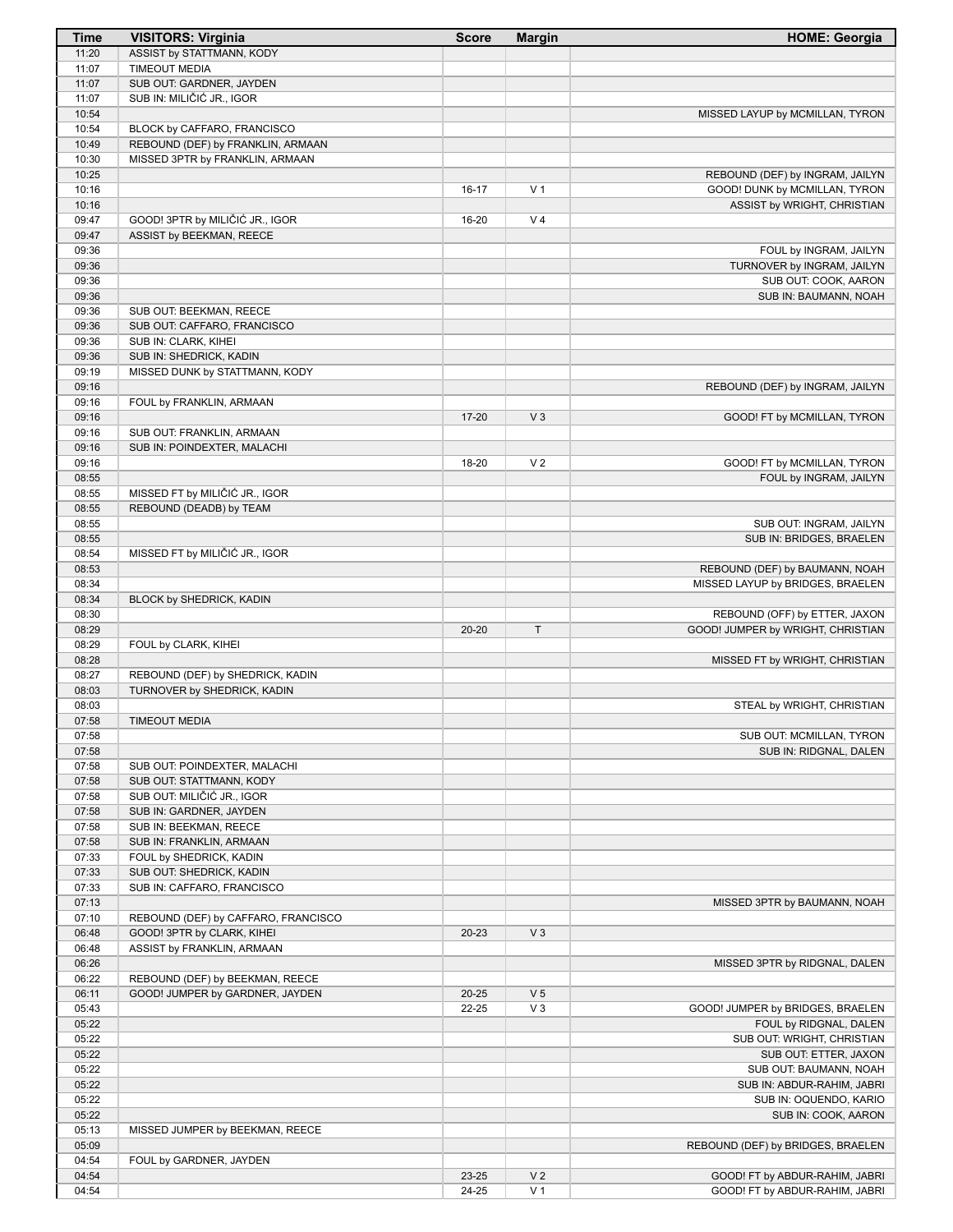| Time  | <b>VISITORS: Virginia</b>           | <b>Score</b> | <b>Margin</b>  | <b>HOME: Georgia</b>                |
|-------|-------------------------------------|--------------|----------------|-------------------------------------|
| 04:40 | MISSED 3PTR by CLARK, KIHEI         |              |                |                                     |
| 04:36 |                                     |              |                | REBOUND (DEF) by BRIDGES, BRAELEN   |
| 04:28 |                                     | 26-25        | H <sub>1</sub> | GOOD! LAYUP by BRIDGES, BRAELEN     |
| 04:28 |                                     |              |                | ASSIST by COOK, AARON               |
| 04:16 | MISSED JUMPER by GARDNER, JAYDEN    |              |                |                                     |
| 04:12 |                                     |              |                | REBOUND (DEF) by ABDUR-RAHIM, JABRI |
| 04:02 |                                     |              |                | TURNOVER by BRIDGES, BRAELEN        |
| 04:02 | STEAL by FRANKLIN, ARMAAN           |              |                |                                     |
| 03:50 | GOOD! LAYUP by GARDNER, JAYDEN      | 26-27        | V <sub>1</sub> |                                     |
| 03:50 | ASSIST by BEEKMAN, REECE            |              |                |                                     |
| 03:42 | FOUL by GARDNER, JAYDEN             |              |                |                                     |
| 03:42 | <b>TIMEOUT MEDIA</b>                |              |                |                                     |
| 03:42 |                                     |              |                | SUB OUT: RIDGNAL, DALEN             |
| 03:42 |                                     |              |                | SUB IN: ETTER, JAXON                |
| 03:42 | SUB OUT: GARDNER, JAYDEN            |              |                |                                     |
| 03:42 | SUB IN: STATTMANN, KODY             |              |                |                                     |
| 03:18 |                                     |              |                | MISSED LAYUP by BRIDGES, BRAELEN    |
| 03:16 |                                     |              |                | REBOUND (OFF) by COOK, AARON        |
| 03:16 |                                     |              |                | MISSED DUNK by COOK, AARON          |
| 03:16 |                                     |              |                | REBOUND (OFF) by COOK, AARON        |
| 03:16 |                                     |              |                | TURNOVER by TEAM                    |
| 02:56 | GOOD! LAYUP by CLARK, KIHEI         | 26-29        | $V_3$          |                                     |
| 02:45 |                                     | 28-29        | V <sub>1</sub> | GOOD! LAYUP by COOK, AARON          |
| 02:23 | MISSED 3PTR by BEEKMAN, REECE       |              |                |                                     |
| 02:19 |                                     |              |                | REBOUND (DEF) by BRIDGES, BRAELEN   |
| 01:57 |                                     |              |                | MISSED 3PTR by COOK, AARON          |
| 01:56 |                                     |              |                | REBOUND (OFF) by TEAM               |
| 01:56 | FOUL by CAFFARO, FRANCISCO          |              |                |                                     |
| 01:56 |                                     | 29-29        | $\top$         | GOOD! FT by BRIDGES, BRAELEN        |
| 01:56 |                                     | 30-29        | H <sub>1</sub> | GOOD! FT by BRIDGES, BRAELEN        |
| 01:33 | MISSED JUMPER by CLARK, KIHEI       |              |                |                                     |
| 01:33 | REBOUND (OFF) by TEAM               |              |                |                                     |
| 01:29 | MISSED 3PTR by FRANKLIN, ARMAAN     |              |                |                                     |
| 01:25 |                                     |              |                | REBOUND (DEF) by COOK, AARON        |
| 01:08 |                                     | 32-29        | $H_3$          | GOOD! JUMPER by BRIDGES, BRAELEN    |
| 01:08 |                                     |              |                | ASSIST by COOK, AARON               |
| 00:44 | MISSED 3PTR by BEEKMAN, REECE       |              |                |                                     |
| 00:40 |                                     |              |                | REBOUND (DEF) by COOK, AARON        |
| 00:32 |                                     |              |                | MISSED 3PTR by OQUENDO, KARIO       |
| 00:27 | REBOUND (DEF) by CAFFARO, FRANCISCO |              |                |                                     |
| 00:02 |                                     |              |                | FOUL by COOK, AARON                 |
| 00:02 | GOOD! FT by CLARK, KIHEI            | 32-30        | H <sub>2</sub> |                                     |
| 00:02 | GOOD! FT by CLARK, KIHEI            | $32 - 31$    | H <sub>1</sub> |                                     |
| 00:00 | FOUL by CAFFARO, FRANCISCO          |              |                |                                     |
| 00:00 |                                     | $33 - 31$    | H <sub>2</sub> | GOOD! FT by ETTER, JAXON            |
| 00:00 |                                     |              |                | MISSED FT by ETTER, JAXON           |
| 00:00 |                                     |              |                | REBOUND (DEADB) by TEAM             |
| 00:00 |                                     | 34-31        | H <sub>3</sub> | GOOD! FT by ETTER, JAXON            |

### **Virginia 31, Georgia 34**

| <b>Points (This Period)</b> | <b>UVA</b>     | <b>UGA</b>     |
|-----------------------------|----------------|----------------|
| In the Paint                | 16             | 14             |
| Off Turns                   |                |                |
| 2nd Chance                  |                |                |
| Fast Break                  |                |                |
| Bench                       |                |                |
| Per Poss                    | 1.033<br>14/30 | 1.097<br>16/31 |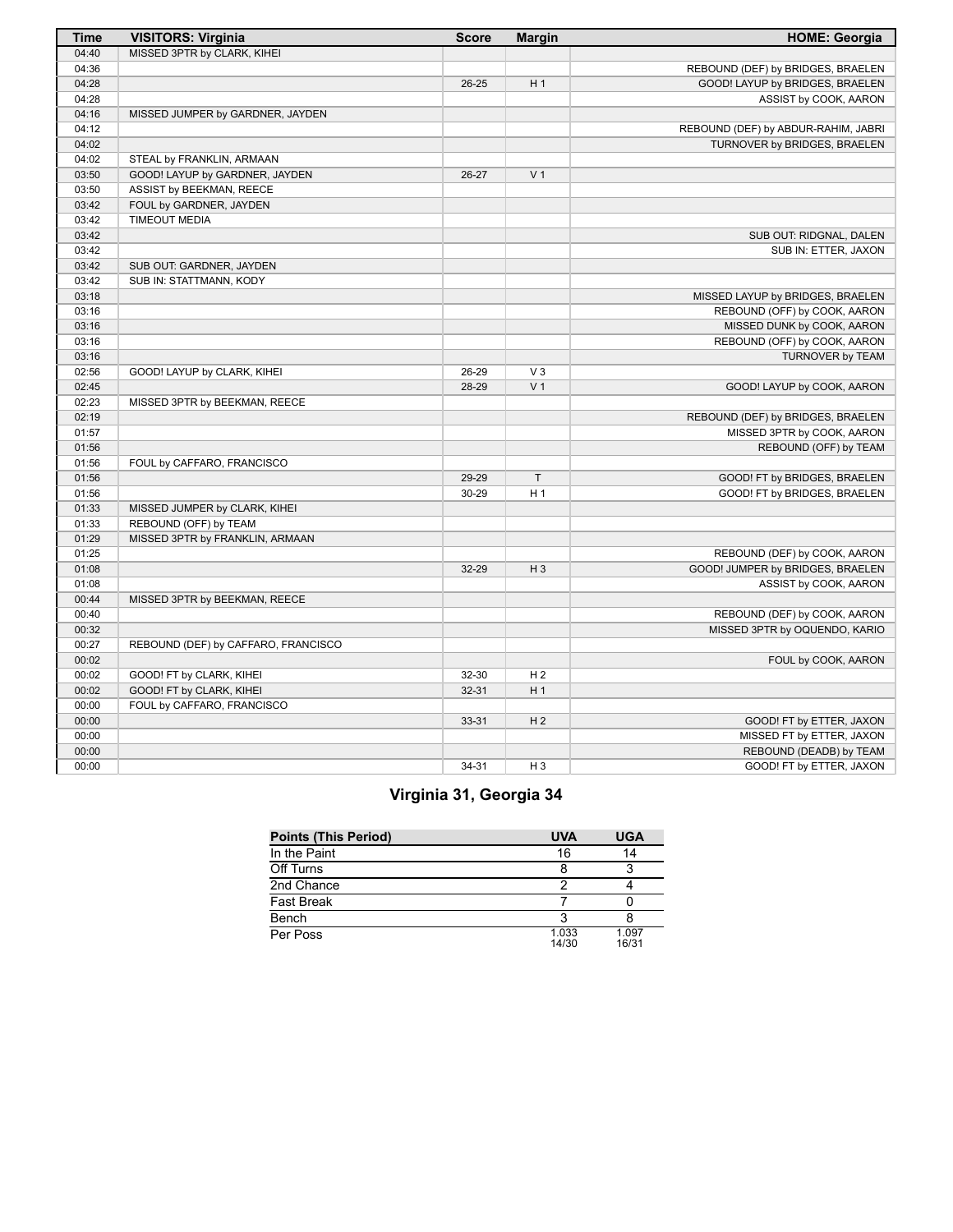### **Official Box Score Virginia vs Georgia Second Half Statistics Only November 23, 2021 at Prudential Center**



### **Virginia 34**

| No. | Plaver                 | S  | <b>Pts</b> | FG.      | 3FG     | <b>FT</b> | <b>OR</b> | <b>DR</b> | TR       | PF | A        | TO | <b>Blk</b> | Stl | Min | $+/-$        |
|-----|------------------------|----|------------|----------|---------|-----------|-----------|-----------|----------|----|----------|----|------------|-----|-----|--------------|
| 00  | CLARK, KIHEI           | G  | 5          | 1-4      | 1-3     | $2 - 2$   | 0         |           |          |    | 3        | 2  | 0          | O   | 19  | 14           |
| 01  | <b>GARDNER, JAYDEN</b> | F. | 5          | $2 - 3$  | $0 - 0$ | $1-2$     | $\Omega$  | 2         | 2        |    | 0        | 0  | $\Omega$   | 0   | 14  | 11           |
| 02  | <b>BEEKMAN, REECE</b>  | G  | 3          | $0 - 2$  | $0 - 1$ | $3-4$     | 0         |           |          | 0  | 0        | 0  | 0          |     | 12  | 11           |
| 04  | FRANKLIN, ARMAAN       | G  | 12         | $4 - 8$  | $0 - 2$ | $4 - 4$   | 0         | 5         | 5        | 0  |          | 0  |            | 0   | 19  | 13           |
| 21  | SHEDRICK, KADIN        |    | 3          | $0 - 2$  | $0 - 0$ | $3 - 4$   |           | 4         | 5        | 2  | 0        | 0  | 3          |     | 12  | 8            |
| 11  | POINDEXTER, MALACHI    | G  | $\Omega$   | $0 - 0$  | $0 - 0$ | $0 - 0$   | 0         | 0         | 0        | 0  | $\Omega$ | 0  | 0          | 0   | 2   | $-1$         |
| 22  | CAFFARO, FRANCISCO     | C. | 3          | 1-1      | $0 - 0$ | 1-3       | 1         | 1         | 2        | 2  | 0        | 0  | 0          | 0   | 6   | 4            |
| 23  | STATTMANN, KODY        | G  | $\Omega$   | $0 - 1$  | $0 - 1$ | $0 - 0$   | 0         |           |          |    | 0        | 0  |            | 0   | 4   | 3            |
| 24  | MILIČIĆ JR., IGOR      | F  | 0          | $0 - 1$  | $0 - 1$ | $0 - 0$   | 0         | 0         | O        |    | 0        | o  | 0          | 0   |     | $\Omega$     |
| 33  | MCCORKLE, CARSON       | G  | 3          | $1 - 2$  | $1 - 1$ | $0 - 0$   | $\Omega$  | 0         | $\Omega$ | 0  |          | 0  | 0          |     | 5   | $\mathbf{1}$ |
|     | <b>TEAM</b>            |    |            | $0 - 0$  |         |           | 0         | $\Omega$  | 0        | 0  |          | 0  |            |     |     |              |
|     | <b>TOTALS</b>          |    | 34         | $9 - 24$ | $2 - 9$ | 14-19     | 2         | 15        | 17       | 8  | 5        | 2  | 5          | 3   | 100 |              |

| <b>Shooting By Period</b><br>Period | FG        | FG%   | 3FG      | 3FG%  |           | FT%   | Last FG Half: UVA - |
|-------------------------------------|-----------|-------|----------|-------|-----------|-------|---------------------|
| 2nd Half                            | $9 - 24$  | 38%   | $2-9$    | 22%   | 14-19     | 74%   |                     |
| Game                                | $21 - 53$ | 39.6% | $5 - 20$ | 25.0% | $18 - 25$ | 72.0% |                     |

## **Georgia 21**

| No. | Plaver                   | S  | <b>Pts</b>    | FG       | 3FG      | <b>FT</b> | <b>OR</b> | <b>DR</b> | TR             | PF       | A        | TO       | <b>Blk</b> | Stl | Min | $+/-$ |
|-----|--------------------------|----|---------------|----------|----------|-----------|-----------|-----------|----------------|----------|----------|----------|------------|-----|-----|-------|
| 00  | <b>INGRAM, JAILYN</b>    |    | 4             | 1-6      | $0 - 4$  | $2 - 2$   |           |           | 8              |          | 2        | っ        |            |     | 20  | $-13$ |
| 01  | ABDUR-RAHIM, JABRI       | G  | $\mathcal{P}$ | $1 - 4$  | $0 - 2$  | $0 - 0$   |           |           | $\overline{2}$ |          | 0        | 0        | 0          | 0   | 14  | -6    |
| 03  | OQUENDO, KARIO           |    |               | $3 - 4$  | 1-2      | $0 - 0$   | 2         | 0         | 2              | 2        | 0        |          |            | 0   | 8   | $-12$ |
| 10  | COOK, AARON              | G  | 0             | $0 - 8$  | $0 - 4$  | $0 - 0$   | 0         | 0         | 0              | 3        | 2        | 0        | 0          |     | 16  | $-17$ |
| 23  | <b>BRIDGES, BRAELEN</b>  | F. | າ             | $1 - 4$  | $0 - 0$  | $0 - 0$   | 1         | 1         | 2              | 5        | 0        | 2        | 0          | 0   | 10  | -8    |
| 04  | <b>MCMILLAN, TYRON</b>   |    | 4             | $2 - 4$  | $0 - 1$  | $0 - 0$   | 0         | 2         | 2              | $\Omega$ | $\Omega$ | $\Omega$ | $\Omega$   | 0   | 8   | 1     |
| 05  | <b>WRIGHT, CHRISTIAN</b> |    | 2             | $0 - 0$  | $0 - 0$  | $2 - 2$   | 2         | 1         | 3              | 0        |          |          | 0          | 0   | 11  | $-2$  |
| 11  | ETTER, JAXON             |    | 0             | $0 - 1$  | $0 - 0$  | $0 - 1$   |           | 2         | 3              | 2        | 0        |          | 0          | 0   | 11  | -3    |
| 15  | RIDGNAL, DALEN           |    | 0             | $0-0$    | $0 - 0$  | $0 - 0$   | 0         | 0         | 0              | 0        | 0        | 0        | 0          | 0   | 0   | 0     |
| 20  | <b>BAUMANN, NOAH</b>     | G  | $\Omega$      | $0 - 0$  | $0 - 0$  | $0 - 0$   | 0         | 0         | $\mathbf{0}$   | $\Omega$ | 0        |          | 0          | 0   | 3   | $-5$  |
|     | <b>TEAM</b>              |    |               | $0-0$    |          |           |           | 1         | 2              | 0        |          |          |            |     |     |       |
|     | <b>TOTALS</b>            |    | 21            | $8 - 31$ | $1 - 13$ | $4 - 5$   | 9         | 15        | 24             | 15       | 5        | 9        | 0          | 2   | 100 |       |

| <b>Shooting By Period</b> |       |       |           |       |           |          |
|---------------------------|-------|-------|-----------|-------|-----------|----------|
| Period                    | FG    | FG%   | 3FG       | 3FG%  |           | FT%      |
| 2nd Half                  | 8-31  | 26%   | $1 - 1.3$ | 08%   | 4-5       | 80%      |
| Game                      | 20-54 | 37.0% | $3 - 21$  | 14.3% | $12 - 15$ | $80.0\%$ |

*Last FG Half:* UGA -

Per Poss

16/32 0.618 10/34

| Game Notes:                                           | <b>Score</b> | 1st | 2 <sub>nd</sub> | <b>TOT</b> | <b>Points (This Period)</b> | <b>UVA</b> | <b>UGA</b> |
|-------------------------------------------------------|--------------|-----|-----------------|------------|-----------------------------|------------|------------|
| Officials: Bill Covington, Chuck Jones, Donnie Eppley | UVA          | 31  | 34              | 65         | In the Paint                |            | 14         |
| Start Time: 12:00 AM                                  | <b>UGA</b>   | 34  | 21              | 55         | Off Turns                   |            |            |
| Neutral Court:                                        |              |     |                 |            | 2nd Chance                  |            |            |
|                                                       |              |     |                 |            | Fast Break                  |            |            |
|                                                       |              |     |                 |            | Bench                       |            |            |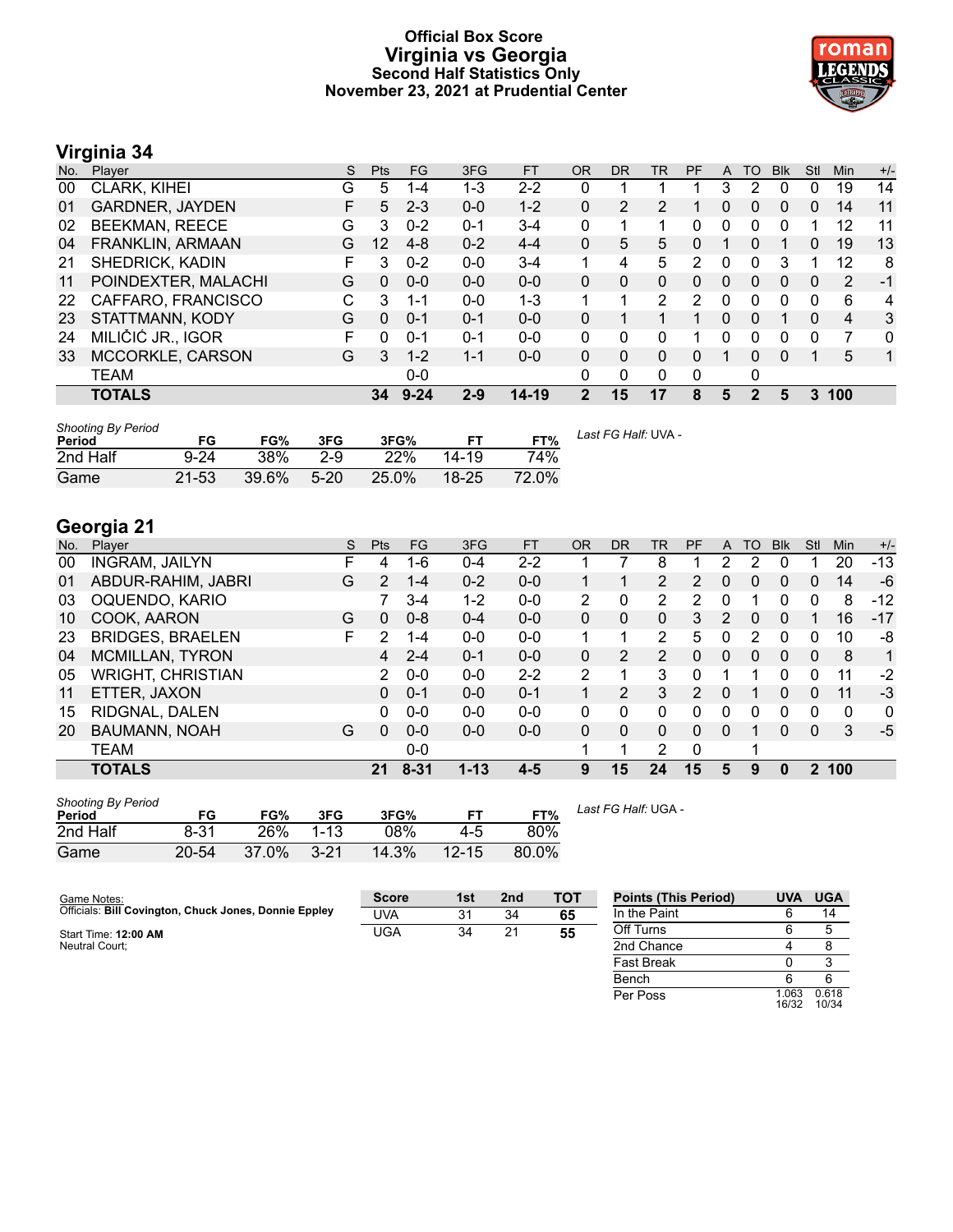### **Official Play-By-Play Virginia vs Georgia Second Half November 23, 2021 at Prudential Center**



### **Period 2**

<mark>Startersː</mark><br>Virginia: 0 CLARK,KIHEI (G); 1 GARDNER,JAYDEN (F); 2 BEEKMAN,REECE (G); 4 FRANKLIN,ARMAAN (G); 21 SHEDRICK,KADIN (F);<br>**Georgia**: 0 INGRAM,JAILYN (F); 1 ABDUR-RAHIM,JABRI (G); 3 OQUENDO,KARIO; 10 COOK,AARON (G);

| Time           | <b>VISITORS: Virginia</b>                                    | <b>Score</b> | <b>Margin</b>  | <b>HOME: Georgia</b>                |
|----------------|--------------------------------------------------------------|--------------|----------------|-------------------------------------|
| 20:00          |                                                              |              |                | SUB OUT: ETTER, JAXON               |
| 20:00          |                                                              |              |                | SUB IN: INGRAM, JAILYN              |
| 20:00          | SUB OUT: CAFFARO, FRANCISCO                                  |              |                |                                     |
| 20:00          | SUB OUT: STATTMANN, KODY                                     |              |                |                                     |
| 20:00          | SUB IN: GARDNER, JAYDEN                                      |              |                |                                     |
| 20:00          | SUB IN: SHEDRICK, KADIN                                      |              |                |                                     |
| 19:43          |                                                              |              |                | MISSED 3PTR by ABDUR-RAHIM, JABRI   |
| 19:40          | REBOUND (DEF) by SHEDRICK, KADIN                             |              |                |                                     |
| 19:28          | GOOD! 3PTR by CLARK, KIHEI                                   | 34-34        | Т              |                                     |
| 19:28          | ASSIST by FRANKLIN, ARMAAN                                   |              |                |                                     |
| 19:17          | FOUL by SHEDRICK, KADIN                                      |              |                |                                     |
| 19:17          | SUB OUT: SHEDRICK, KADIN                                     |              |                |                                     |
| 19:17          | SUB IN: CAFFARO, FRANCISCO                                   |              |                |                                     |
| 19:00          |                                                              |              |                | MISSED LAYUP by BRIDGES, BRAELEN    |
| 19:00          | BLOCK by FRANKLIN, ARMAAN                                    |              |                |                                     |
| 18:56          | REBOUND (DEF) by FRANKLIN, ARMAAN                            |              |                |                                     |
| 18:50          |                                                              |              |                | FOUL by BRIDGES, BRAELEN            |
| 18:50          | MISSED FT by CAFFARO, FRANCISCO                              |              |                |                                     |
| 18:50          | REBOUND (DEADB) by TEAM                                      |              |                |                                     |
| 18:50          | GOOD! FT by CAFFARO, FRANCISCO                               | 34-35        | V <sub>1</sub> |                                     |
| 18:40          |                                                              |              |                | FOUL by OQUENDO, KARIO              |
| 18:40          |                                                              |              |                | TURNOVER by OQUENDO, KARIO          |
| 18:15          | GOOD! JUMPER by FRANKLIN, ARMAAN                             | 34-37        | $V_3$          |                                     |
| 17:47          |                                                              |              |                | MISSED JUMPER by ABDUR-RAHIM, JABRI |
| 17:44          |                                                              |              |                | REBOUND (OFF) by TEAM               |
| 17:34          |                                                              |              |                | MISSED 3PTR by COOK, AARON          |
| 17:29          | REBOUND (DEF) by CAFFARO, FRANCISCO                          |              |                |                                     |
| 17:06          |                                                              |              |                | FOUL by OQUENDO, KARIO              |
| 17:06          | MISSED FT by BEEKMAN, REECE                                  |              |                |                                     |
| 17:06          | REBOUND (DEADB) by TEAM                                      |              |                |                                     |
| 17:06          |                                                              |              |                | SUB OUT: OQUENDO, KARIO             |
| 17:06          |                                                              |              |                | SUB IN: ETTER, JAXON                |
| 17:06          | GOOD! FT by BEEKMAN, REECE                                   | 34-38        | V <sub>4</sub> |                                     |
| 16:36          |                                                              |              |                | TURNOVER by TEAM                    |
| 16:24          | MISSED 3PTR by CLARK, KIHEI                                  |              |                |                                     |
| 16:22          |                                                              |              |                | REBOUND (DEF) by TEAM               |
| 16:22          | FOUL by GARDNER, JAYDEN                                      |              |                |                                     |
| 16:22          | SUB OUT: GARDNER, JAYDEN                                     |              |                |                                     |
| 16:22<br>16:06 | SUB IN: STATTMANN, KODY                                      |              |                |                                     |
|                |                                                              |              |                | MISSED LAYUP by BRIDGES, BRAELEN    |
| 16:02          |                                                              |              |                | REBOUND (OFF) by BRIDGES, BRAELEN   |
| 16:02<br>16:02 |                                                              |              |                | MISSED LAYUP by BRIDGES, BRAELEN    |
| 16:02          | BLOCK by STATTMANN, KODY<br>REBOUND (DEF) by STATTMANN, KODY |              |                |                                     |
| 15:45          | TURNOVER by CLARK, KIHEI                                     |              |                |                                     |
| 15:45          |                                                              |              |                | STEAL by COOK, AARON                |
| 15:38          |                                                              |              |                | MISSED LAYUP by COOK, AARON         |
| 15:34          |                                                              |              |                | REBOUND (OFF) by ABDUR-RAHIM, JABRI |
| 15:34          |                                                              | 36-38        | V <sub>2</sub> | GOOD! LAYUP by ABDUR-RAHIM, JABRI   |
| 15:30          |                                                              |              |                | FOUL by COOK, AARON                 |
| 15:30          | <b>TIMEOUT MEDIA</b>                                         |              |                |                                     |
| 15:30          | SUB OUT: BEEKMAN, REECE                                      |              |                |                                     |
| 15:30          | SUB IN: MILIČIĆ JR., IGOR                                    |              |                |                                     |
| 15:14          | GOOD! JUMPER by FRANKLIN, ARMAAN                             | 36-40        | V <sub>4</sub> |                                     |
| 15:07          | FOUL by CLARK, KIHEI                                         |              |                |                                     |
| 14:54          |                                                              | 38-40        | V <sub>2</sub> | GOOD! LAYUP by BRIDGES, BRAELEN     |
| 14:54          |                                                              |              |                | ASSIST by INGRAM, JAILYN            |
| 14:29          | MISSED JUMPER by FRANKLIN, ARMAAN                            |              |                |                                     |
| 14:26          | REBOUND (OFF) by CAFFARO, FRANCISCO                          |              |                |                                     |
| 14:26          | GOOD! LAYUP by CAFFARO, FRANCISCO                            | 38-42        | V <sub>4</sub> |                                     |
| 14:26          |                                                              |              |                | FOUL by BRIDGES, BRAELEN            |
| 14:26          |                                                              |              |                | SUB OUT: ABDUR-RAHIM, JABRI         |
| 14:26          |                                                              |              |                | SUB OUT: BRIDGES, BRAELEN           |
| 14:26          |                                                              |              |                | SUB IN: MCMILLAN, TYRON             |
| 14:26          |                                                              |              |                | SUB IN: WRIGHT, CHRISTIAN           |
|                |                                                              |              |                |                                     |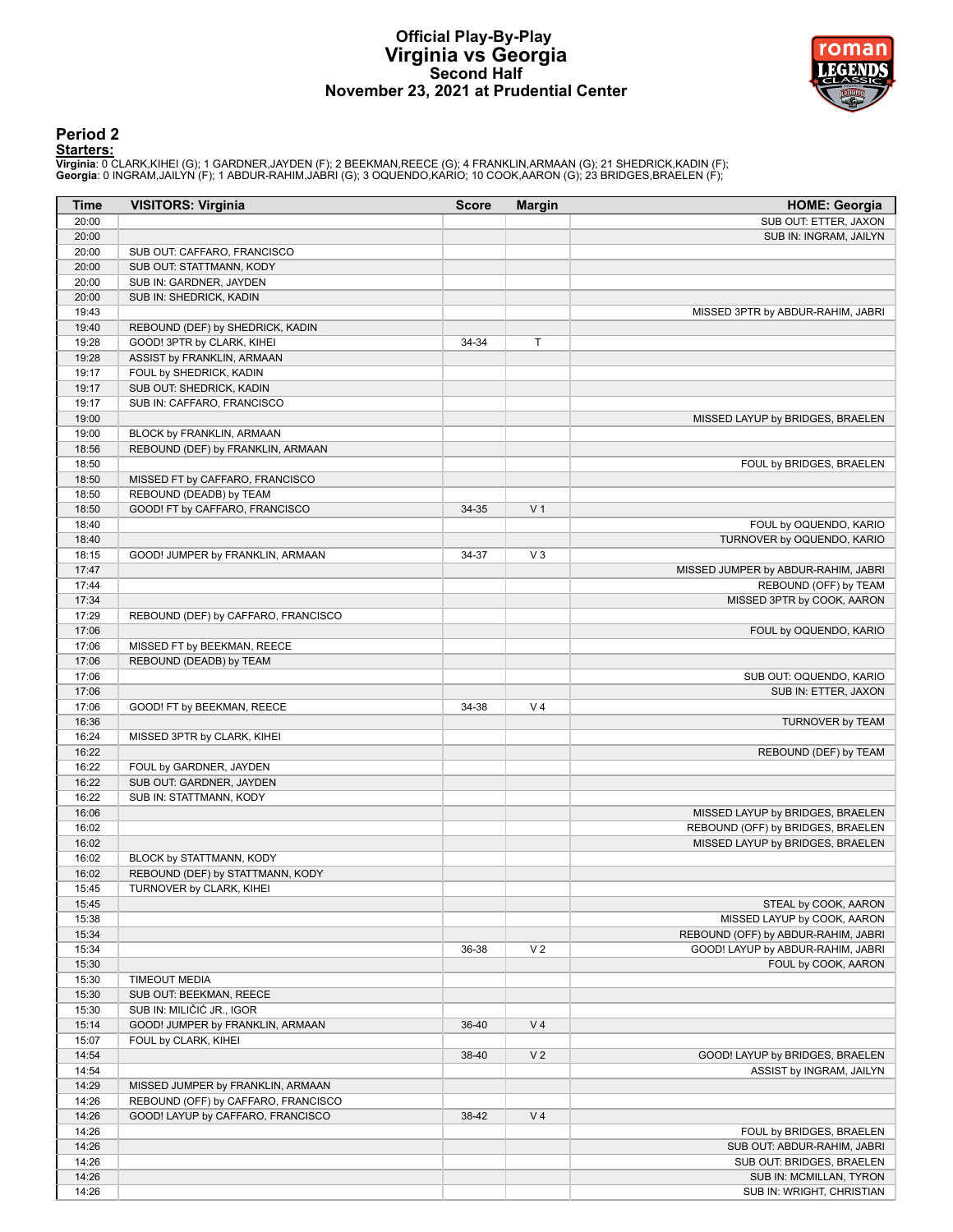| Time           | <b>VISITORS: Virginia</b>                                      | <b>Score</b> | <b>Margin</b>  | <b>HOME: Georgia</b>                |
|----------------|----------------------------------------------------------------|--------------|----------------|-------------------------------------|
| 14:26          | SUB OUT: STATTMANN, KODY                                       |              |                |                                     |
| 14:26<br>14:24 | SUB IN: POINDEXTER, MALACHI<br>MISSED FT by CAFFARO, FRANCISCO |              |                |                                     |
| 14:23          |                                                                |              |                | REBOUND (DEF) by INGRAM, JAILYN     |
| 14:14          |                                                                |              |                | MISSED 3PTR by INGRAM, JAILYN       |
| 14:10          |                                                                |              |                | REBOUND (OFF) by WRIGHT, CHRISTIAN  |
| 14:09          |                                                                |              |                | MISSED 3PTR by COOK, AARON          |
| 14:05          | REBOUND (DEF) by FRANKLIN, ARMAAN                              |              |                |                                     |
| 13:35          | MISSED JUMPER by CLARK, KIHEI                                  |              |                |                                     |
| 13:32<br>13:27 | FOUL by CAFFARO, FRANCISCO                                     |              |                | REBOUND (DEF) by INGRAM, JAILYN     |
| 13:27          | SUB OUT: CAFFARO, FRANCISCO                                    |              |                |                                     |
| 13:27          | SUB IN: SHEDRICK, KADIN                                        |              |                |                                     |
| 13:04          |                                                                |              |                | MISSED 3PTR by COOK, AARON          |
| 13:00          | REBOUND (DEF) by SHEDRICK, KADIN                               |              |                |                                     |
| 12:53          | MISSED 3PTR by FRANKLIN, ARMAAN                                |              |                |                                     |
| 12:49          |                                                                |              |                | REBOUND (DEF) by MCMILLAN, TYRON    |
| 12:43<br>12:43 |                                                                |              |                | MISSED LAYUP by COOK, AARON         |
| 12:42          | BLOCK by SHEDRICK, KADIN                                       |              |                | REBOUND (OFF) by WRIGHT, CHRISTIAN  |
| 12:42          | FOUL by MILIČIĆ JR., IGOR                                      |              |                |                                     |
| 12:42          |                                                                | 39-42        | $V_3$          | GOOD! FT by WRIGHT, CHRISTIAN       |
| 12:42          |                                                                |              |                | SUB OUT: COOK, AARON                |
| 12:42          |                                                                |              |                | SUB IN: ABDUR-RAHIM, JABRI          |
| 12:42          | SUB OUT: CLARK, KIHEI                                          |              |                |                                     |
| 12:42          | SUB OUT: POINDEXTER, MALACHI                                   |              |                |                                     |
| 12:42<br>12:42 | SUB IN: BEEKMAN, REECE<br>SUB IN: STATTMANN, KODY              |              |                |                                     |
| 12:42          |                                                                | 40-42        | V <sub>2</sub> | GOOD! FT by WRIGHT, CHRISTIAN       |
| 12:14          | MISSED 3PTR by MILIČIĆ JR., IGOR                               |              |                |                                     |
| 12:09          |                                                                |              |                | REBOUND (DEF) by ABDUR-RAHIM, JABRI |
| 12:03          |                                                                |              |                | MISSED LAYUP by ETTER, JAXON        |
| 11:59          | REBOUND (DEF) by SHEDRICK, KADIN                               |              |                |                                     |
| 11:40          | MISSED 3PTR by STATTMANN, KODY                                 |              |                |                                     |
| 11:37<br>11:34 |                                                                |              |                | REBOUND (DEF) by INGRAM, JAILYN     |
| 11:34          | <b>TIMEOUT MEDIA</b><br>SUB OUT: STATTMANN, KODY               |              |                |                                     |
| 11:34          | SUB OUT: MILIČIĆ JR., IGOR                                     |              |                |                                     |
| 11:34          | SUB IN: CLARK, KIHEI                                           |              |                |                                     |
| 11:34          | SUB IN: GARDNER, JAYDEN                                        |              |                |                                     |
| 11:22          |                                                                | 42-42        | T              | GOOD! DUNK by MCMILLAN, TYRON       |
| 11:22          |                                                                |              |                | ASSIST by WRIGHT, CHRISTIAN         |
| 10:58          | MISSED 3PTR by BEEKMAN, REECE                                  |              |                |                                     |
| 10:54<br>10:47 | FOUL by SHEDRICK, KADIN                                        |              |                | REBOUND (DEF) by ETTER, JAXON       |
| 10:47          | SUB OUT: BEEKMAN, REECE                                        |              |                |                                     |
| 10:47          | SUB OUT: SHEDRICK, KADIN                                       |              |                |                                     |
| 10:47          | SUB IN: CAFFARO, FRANCISCO                                     |              |                |                                     |
| 10:47          | SUB IN: MCCORKLE, CARSON                                       |              |                |                                     |
| 10:42          |                                                                |              |                | MISSED 3PTR by MCMILLAN, TYRON      |
| 10:39          |                                                                |              |                | REBOUND (OFF) by INGRAM, JAILYN     |
| 10:39<br>10:39 | FOUL by CAFFARO, FRANCISCO<br>SUB OUT: CAFFARO, FRANCISCO      |              |                |                                     |
| 10:39          | SUB IN: MILIČIĆ JR., IGOR                                      |              |                |                                     |
| 10:39          |                                                                | 43-42        | H <sub>1</sub> | GOOD! FT by INGRAM, JAILYN          |
| 10:39          |                                                                | 44-42        | H <sub>2</sub> | GOOD! FT by INGRAM, JAILYN          |
| 10:13          | GOOD! 3PTR by MCCORKLE, CARSON                                 | 44-45        | V <sub>1</sub> |                                     |
| 10:13          | ASSIST by CLARK, KIHEI                                         |              |                |                                     |
| 10:01          |                                                                |              |                | MISSED 3PTR by ABDUR-RAHIM, JABRI   |
| 09:58          | REBOUND (DEF) by CLARK, KIHEI                                  |              |                |                                     |
| 09:48<br>09:43 | MISSED 3PTR by CLARK, KIHEI                                    |              |                | REBOUND (DEF) by ETTER, JAXON       |
| 09:23          |                                                                | 46-45        | H <sub>1</sub> | GOOD! LAYUP by INGRAM, JAILYN       |
| 09:04          | GOOD! LAYUP by GARDNER, JAYDEN                                 | 46-47        | V <sub>1</sub> |                                     |
| 09:04          | ASSIST by MCCORKLE, CARSON                                     |              |                |                                     |
| 08:53          |                                                                |              |                | SUB OUT: MCMILLAN, TYRON            |
| 08:53          |                                                                |              |                | SUB OUT: ETTER, JAXON               |
| 08:53          |                                                                |              |                | SUB IN: COOK, AARON                 |
| 08:53          |                                                                |              |                | SUB IN: BRIDGES, BRAELEN            |
| 08:53<br>08:53 | SUB OUT: FRANKLIN, ARMAAN<br>SUB IN: SHEDRICK, KADIN           |              |                |                                     |
| 08:52          |                                                                |              |                | FOUL by BRIDGES, BRAELEN            |
| 08:52          |                                                                |              |                | TURNOVER by BRIDGES, BRAELEN        |
| 08:37          | MISSED JUMPER by GARDNER, JAYDEN                               |              |                |                                     |
| 08:33          |                                                                |              |                | REBOUND (DEF) by BRIDGES, BRAELEN   |
| 08:22          |                                                                |              |                | TURNOVER by INGRAM, JAILYN          |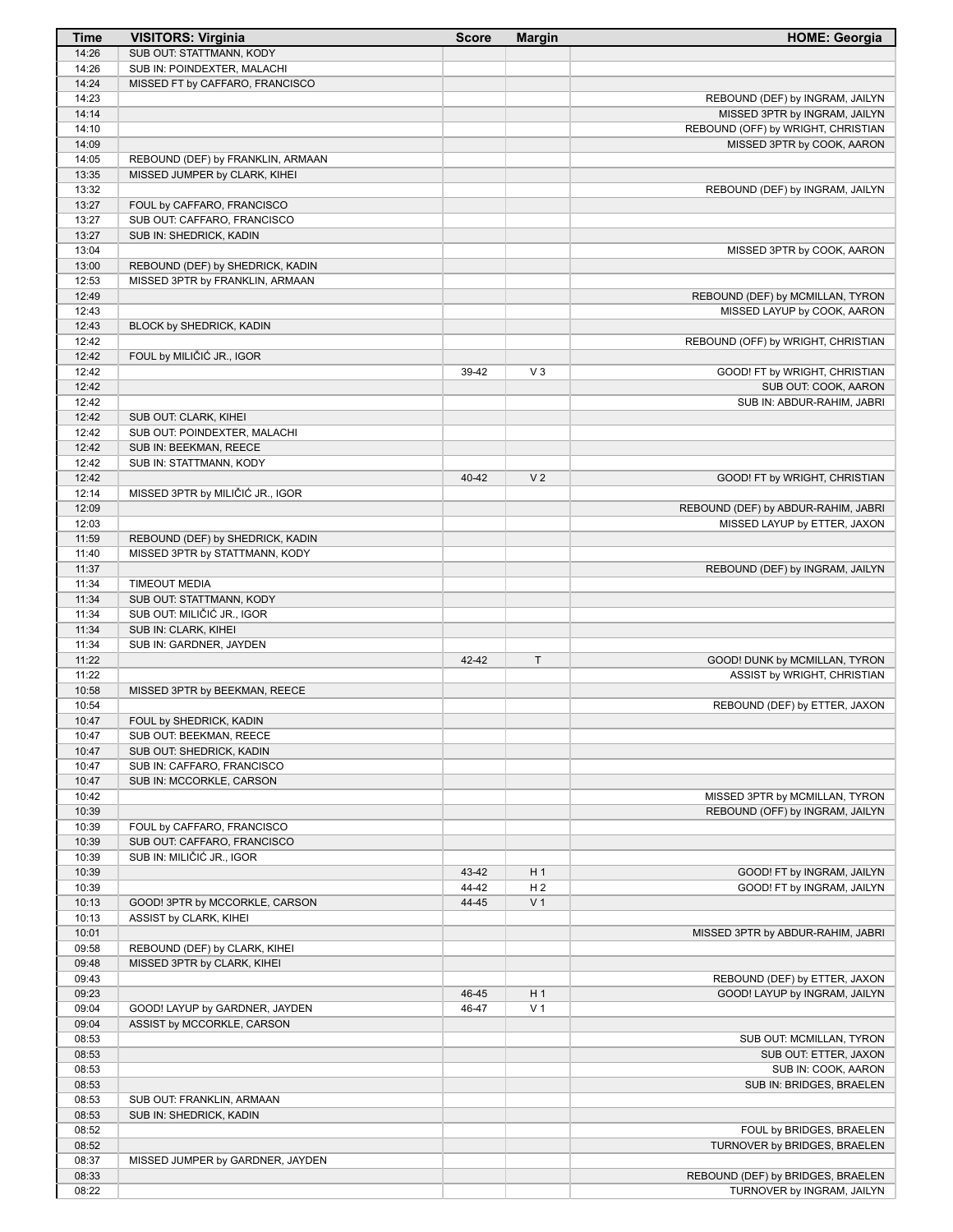| Time           | <b>VISITORS: Virginia</b>                                  | <b>Score</b> | <b>Margin</b>  | <b>HOME: Georgia</b>                                             |
|----------------|------------------------------------------------------------|--------------|----------------|------------------------------------------------------------------|
| 08:22          | STEAL by SHEDRICK, KADIN                                   |              |                |                                                                  |
| 08:08          | MISSED JUMPER by MCCORKLE, CARSON                          |              |                |                                                                  |
| 08:05          |                                                            |              |                | REBOUND (DEF) by INGRAM, JAILYN                                  |
| 08:00          |                                                            |              |                | FOUL by BRIDGES, BRAELEN                                         |
| 08:00          |                                                            |              |                | TURNOVER by BRIDGES, BRAELEN                                     |
| 08:00<br>08:00 | <b>TIMEOUT MEDIA</b>                                       |              |                | SUB OUT: BRIDGES, BRAELEN                                        |
| 08:00          |                                                            |              |                | SUB IN: MCMILLAN, TYRON                                          |
| 08:00          | SUB OUT: MILIČIĆ JR., IGOR                                 |              |                |                                                                  |
| 08:00          | SUB IN: FRANKLIN, ARMAAN                                   |              |                |                                                                  |
| 07:33          | MISSED JUMPER by SHEDRICK, KADIN                           |              |                |                                                                  |
| 07:31          |                                                            |              |                | REBOUND (DEF) by MCMILLAN, TYRON                                 |
| 07:18          |                                                            | 48-47        | H <sub>1</sub> | GOOD! DUNK by MCMILLAN, TYRON                                    |
| 07:18          |                                                            |              |                | ASSIST by COOK, AARON                                            |
| 06:53          | MISSED JUMPER by SHEDRICK, KADIN                           |              |                |                                                                  |
| 06:50          |                                                            |              |                | REBOUND (DEF) by INGRAM, JAILYN                                  |
| 06:41          |                                                            |              |                | MISSED JUMPER by MCMILLAN, TYRON                                 |
| 06:37          | REBOUND (DEF) by FRANKLIN, ARMAAN                          |              |                |                                                                  |
| 06:21          | GOOD! JUMPER by GARDNER, JAYDEN                            | 48-49        | V <sub>1</sub> |                                                                  |
| 06:21<br>06:13 | ASSIST by CLARK, KIHEI                                     |              |                | TURNOVER by WRIGHT, CHRISTIAN                                    |
| 06:13          | STEAL by MCCORKLE, CARSON                                  |              |                |                                                                  |
| 05:50          |                                                            |              |                | FOUL by ABDUR-RAHIM, JABRI                                       |
| 05:50          |                                                            |              |                | SUB OUT: ABDUR-RAHIM, JABRI                                      |
| 05:50          |                                                            |              |                | SUB IN: BAUMANN, NOAH                                            |
| 05:50          | SUB OUT: MCCORKLE, CARSON                                  |              |                |                                                                  |
| 05:50          | SUB IN: BEEKMAN, REECE                                     |              |                |                                                                  |
| 05:50          | GOOD! FT by FRANKLIN, ARMAAN                               | 48-50        | V <sub>2</sub> |                                                                  |
| 05:50          | GOOD! FT by FRANKLIN, ARMAAN                               | 48-51        | $V_3$          |                                                                  |
| 05:50          |                                                            |              |                | SUB OUT: MCMILLAN, TYRON                                         |
| 05:50          |                                                            |              |                | SUB IN: ETTER, JAXON                                             |
| 05:30          |                                                            |              |                | TURNOVER by ETTER, JAXON                                         |
| 05:30<br>05:24 | STEAL by BEEKMAN, REECE<br>MISSED 3PTR by FRANKLIN, ARMAAN |              |                |                                                                  |
| 05:20          |                                                            |              |                | REBOUND (DEF) by WRIGHT, CHRISTIAN                               |
| 04:57          |                                                            |              |                | MISSED LAYUP by COOK, AARON                                      |
| 04:56          | REBOUND (DEF) by BEEKMAN, REECE                            |              |                |                                                                  |
| 04:56          |                                                            |              |                | FOUL by COOK, AARON                                              |
| 04:56          |                                                            |              |                | SUB OUT: ETTER, JAXON                                            |
| 04:56          |                                                            |              |                | SUB IN: BRIDGES, BRAELEN                                         |
| 04:56          | GOOD! FT by BEEKMAN, REECE                                 | 48-52        | V <sub>4</sub> |                                                                  |
| 04:56          |                                                            |              |                | SUB OUT: WRIGHT, CHRISTIAN                                       |
| 04:56          |                                                            |              |                | SUB IN: OQUENDO, KARIO                                           |
| 04:56          | GOOD! FT by BEEKMAN, REECE                                 | 48-53        | V <sub>5</sub> |                                                                  |
| 04:56<br>04:56 | <b>TIMEOUT 30SEC</b>                                       |              |                |                                                                  |
| 04:41          | <b>TIMEOUT MEDIA</b>                                       |              |                | TURNOVER by BAUMANN, NOAH                                        |
| 04:17          | TURNOVER by CLARK, KIHEI                                   |              |                |                                                                  |
| 04:17          |                                                            |              |                | STEAL by INGRAM, JAILYN                                          |
| 04:11          |                                                            | 51-53        | V <sub>2</sub> | GOOD! 3PTR by OQUENDO, KARIO [FB]                                |
| 04:11          |                                                            |              |                | ASSIST by INGRAM, JAILYN                                         |
| 03:49          | MISSED LAYUP by BEEKMAN, REECE                             |              |                |                                                                  |
| 03:46          |                                                            |              |                | REBOUND (DEF) by INGRAM, JAILYN                                  |
| 03:41          |                                                            |              |                | MISSED 3PTR by INGRAM, JAILYN                                    |
| 03:36          | REBOUND (DEF) by FRANKLIN, ARMAAN                          |              |                |                                                                  |
| 03:19          | GOOD! LAYUP by FRANKLIN, ARMAAN                            | 51-55        | V <sub>4</sub> |                                                                  |
| 02:57          |                                                            |              |                | MISSED LAYUP by COOK, AARON                                      |
| 02:57          | BLOCK by SHEDRICK, KADIN                                   |              |                |                                                                  |
| 02:52<br>02:51 |                                                            |              |                | REBOUND (OFF) by OQUENDO, KARIO<br>MISSED 3PTR by INGRAM, JAILYN |
| 02:45          | REBOUND (DEF) by SHEDRICK, KADIN                           |              |                |                                                                  |
| 02:34          | GOOD! JUMPER by FRANKLIN, ARMAAN                           | 51-57        | $V_6$          |                                                                  |
| 02:34          | ASSIST by CLARK, KIHEI                                     |              |                |                                                                  |
| 02:29          |                                                            |              |                | TIMEOUT 30SEC                                                    |
| 02:29          | <b>TIMEOUT MEDIA</b>                                       |              |                |                                                                  |
| 02:29          |                                                            |              |                | SUB OUT: BAUMANN, NOAH                                           |
| 02:29          |                                                            |              |                | SUB IN: WRIGHT, CHRISTIAN                                        |
| 02:05          |                                                            | 53-57        | V <sub>4</sub> | GOOD! LAYUP by OQUENDO, KARIO                                    |
| 02:05          |                                                            |              |                | ASSIST by COOK, AARON                                            |
| 01:43          |                                                            |              |                | FOUL by BRIDGES, BRAELEN                                         |
| 01:43          |                                                            |              |                | SUB OUT: BRIDGES, BRAELEN                                        |
| 01:43<br>01:43 |                                                            | 53-58        | V <sub>5</sub> | SUB IN: ETTER, JAXON                                             |
| 01:43          | GOOD! FT by SHEDRICK, KADIN                                |              |                | SUB OUT: WRIGHT, CHRISTIAN                                       |
| 01:43          |                                                            |              |                | SUB IN: ABDUR-RAHIM, JABRI                                       |
| 01:43          | SUB OUT: GARDNER, JAYDEN                                   |              |                |                                                                  |
|                |                                                            |              |                |                                                                  |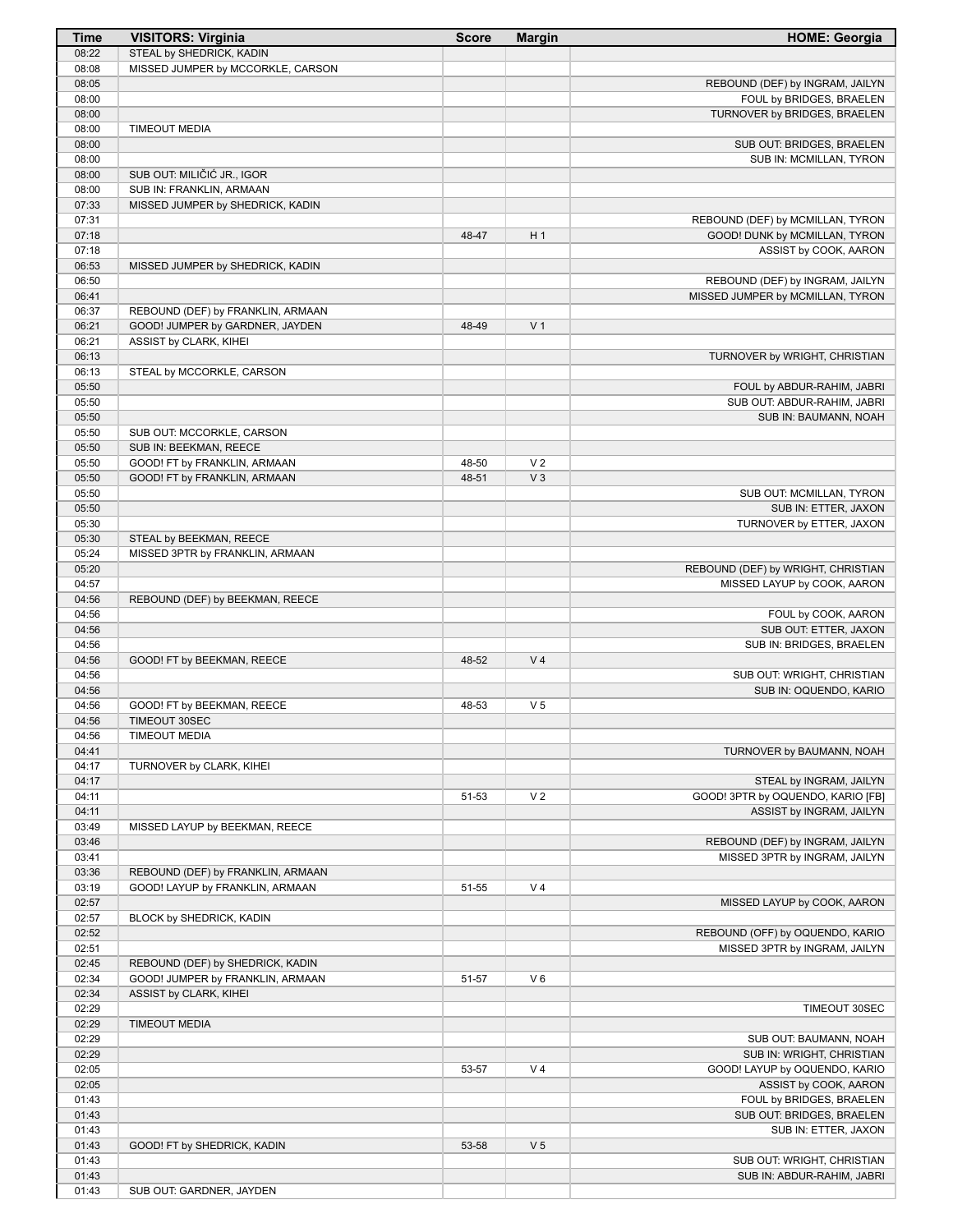| <b>Time</b> | <b>VISITORS: Virginia</b>         | <b>Score</b> | <b>Margin</b>  | <b>HOME: Georgia</b>            |
|-------------|-----------------------------------|--------------|----------------|---------------------------------|
| 01:43       | SUB IN: STATTMANN, KODY           |              |                |                                 |
| 01:43       | MISSED FT by SHEDRICK, KADIN      |              |                |                                 |
| 01:42       |                                   |              |                | REBOUND (DEF) by INGRAM, JAILYN |
| 01:31       |                                   |              |                | MISSED LAYUP by INGRAM, JAILYN  |
| 01:31       | BLOCK by SHEDRICK, KADIN          |              |                |                                 |
| 01:26       |                                   |              |                | REBOUND (OFF) by ETTER, JAXON   |
| 01:25       |                                   |              |                | MISSED 3PTR by OQUENDO, KARIO   |
| 01:19       | REBOUND (DEF) by FRANKLIN, ARMAAN |              |                |                                 |
| 01:04       | MISSED JUMPER by FRANKLIN, ARMAAN |              |                |                                 |
| 00:59       | REBOUND (OFF) by SHEDRICK, KADIN  |              |                |                                 |
| 00:59       |                                   |              |                | FOUL by ABDUR-RAHIM, JABRI      |
| 00:59       | GOOD! FT by SHEDRICK, KADIN       | 53-59        | $V_6$          |                                 |
| 00:59       |                                   |              |                | SUB OUT: ETTER, JAXON           |
| 00:59       |                                   |              |                | SUB IN: WRIGHT, CHRISTIAN       |
| 00:59       | GOOD! FT by SHEDRICK, KADIN       | 53-60        | V <sub>7</sub> |                                 |
| 00:44       |                                   |              |                | FOUL by INGRAM, JAILYN          |
| 00:44       |                                   |              |                | TURNOVER by INGRAM, JAILYN      |
| 00:44       |                                   |              |                | SUB OUT: ABDUR-RAHIM, JABRI     |
| 00:44       |                                   |              |                | SUB IN: ETTER, JAXON            |
| 00:44       |                                   |              |                |                                 |
|             |                                   |              | V8             | FOUL by COOK, AARON             |
| 00:44       | GOOD! FT by CLARK, KIHEI          | 53-61        |                |                                 |
| 00:44       |                                   |              |                | SUB OUT: WRIGHT, CHRISTIAN      |
| 00:44       |                                   |              |                | SUB IN: ABDUR-RAHIM, JABRI      |
| 00:44       | GOOD! FT by CLARK, KIHEI          | 53-62        | V <sub>9</sub> |                                 |
| 00:34       | FOUL by STATTMANN, KODY           |              |                |                                 |
| 00:34       |                                   |              |                | SUB OUT: COOK, AARON            |
| 00:34       |                                   |              |                | SUB IN: WRIGHT, CHRISTIAN       |
| 00:34       | SUB OUT: STATTMANN, KODY          |              |                |                                 |
| 00:34       | SUB IN: GARDNER, JAYDEN           |              |                |                                 |
| 00:33       |                                   |              |                | MISSED FT by ETTER, JAXON       |
| 00:33       |                                   |              |                | REBOUND (OFF) by OQUENDO, KARIO |
| 00:33       |                                   | 55-62        | V <sub>7</sub> | GOOD! LAYUP by OQUENDO, KARIO   |
| 00:32       |                                   |              |                | FOUL by ETTER, JAXON            |
| 00:32       |                                   |              |                | SUB OUT: ABDUR-RAHIM, JABRI     |
| 00:32       |                                   |              |                | SUB IN: COOK, AARON             |
| 00:32       | GOOD! FT by FRANKLIN, ARMAAN      | 55-63        | V8             |                                 |
| 00:32       | GOOD! FT by FRANKLIN, ARMAAN      | 55-64        | V <sub>9</sub> |                                 |
| 00:23       |                                   |              |                | MISSED 3PTR by INGRAM, JAILYN   |
| 00:21       | REBOUND (DEF) by GARDNER, JAYDEN  |              |                |                                 |
| 00:21       |                                   |              |                | FOUL by ETTER, JAXON            |
| 00:21       | MISSED FT by GARDNER, JAYDEN      |              |                |                                 |
| 00:21       | REBOUND (DEADB) by TEAM           |              |                |                                 |
| 00:21       | GOOD! FT by GARDNER, JAYDEN       | 55-65        | $V$ 10         |                                 |
| 00:15       |                                   |              |                | MISSED 3PTR by COOK, AARON      |
| 00:10       | REBOUND (DEF) by GARDNER, JAYDEN  |              |                |                                 |

## **Virginia 65, Georgia 55**

| <b>Points (This Period)</b> | <b>UVA</b>     | <b>UGA</b>     |
|-----------------------------|----------------|----------------|
| In the Paint                | 6              | 14             |
| Off Turns                   | հ              | 5              |
| 2nd Chance                  |                |                |
| Fast Break                  |                |                |
| Bench                       | 6              | 6              |
| Per Poss                    | 1.063<br>16/32 | 0.618<br>10/34 |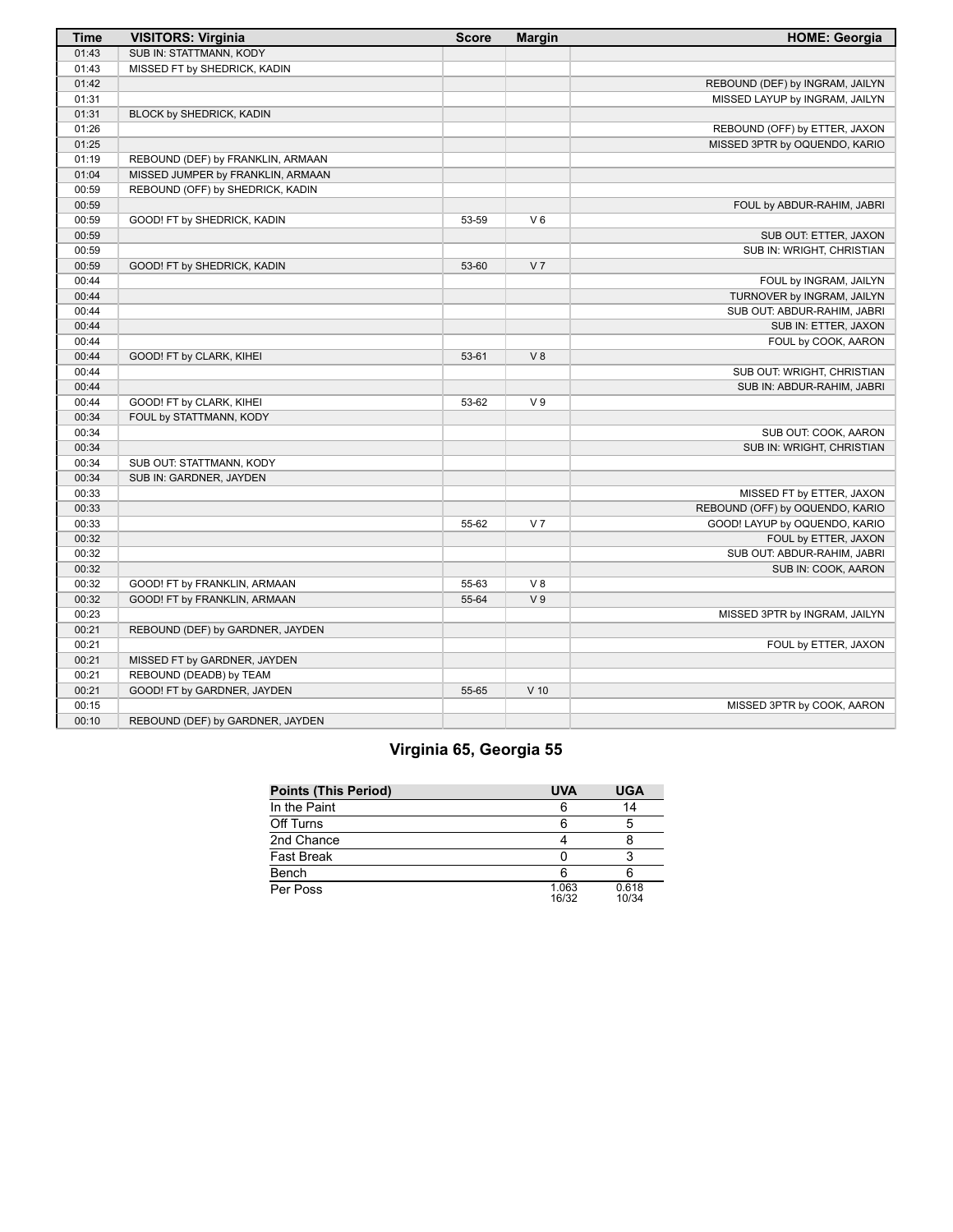### **Official Scoring/Possession Reference Chart Virginia vs Georgia Period 1 November 23, 2021 at Prudential Center**



### **Period 1**

<mark>Startersː</mark><br>Virginia: 0 CLARK,KIHEI (G); 1 GARDNER,JAYDEN (F); 2 BEEKMAN,REECE (G); 4 FRANKLIN,ARMAAN (G); 21 SHEDRICK,KADIN (F);<br>**Georgia**: 0 INGRAM,JAILYN (F); 1 ABDUR-RAHIM,JABRI (G); 3 OQUENDO,KARIO; 10 COOK,AARON (G);

| <b>Time</b> | <b>VISITORS: Virginia</b>            | <b>Score</b> | <b>Margin</b>  | <b>HOME: Georgia</b>              |
|-------------|--------------------------------------|--------------|----------------|-----------------------------------|
| 18:31       |                                      | $2 - 0$      | H <sub>2</sub> | GOOD! LAYUP by BRIDGES, BRAELEN   |
| 17:53       | GOOD! FT by FRANKLIN, ARMAAN         | $2 - 1$      | H <sub>1</sub> |                                   |
| 17:53       | GOOD! FT by FRANKLIN, ARMAAN         | $2 - 2$      | Τ              |                                   |
| 17:36       |                                      | $4 - 2$      | H <sub>2</sub> | GOOD! LAYUP by OQUENDO, KARIO     |
| 16:53       |                                      | $6 - 2$      | H4             | GOOD! LAYUP by COOK, AARON        |
| 16:25       | GOOD! LAYUP by FRANKLIN, ARMAAN      | $6 - 4$      | H <sub>2</sub> |                                   |
| 16:02       | GOOD! LAYUP by FRANKLIN, ARMAAN [FB] | $6-6$        | $\mathsf{T}$   |                                   |
| 14:39       | GOOD! 3PTR by FRANKLIN, ARMAAN [FB]  | $6-9$        | $V_3$          |                                   |
| 14:08       | GOOD! LAYUP by BEEKMAN, REECE [FB]   | $6 - 11$     | V <sub>5</sub> |                                   |
| 13:34       | GOOD! LAYUP by FRANKLIN, ARMAAN      | $6 - 13$     | V <sub>7</sub> |                                   |
| 13:18       |                                      | $8 - 13$     | V <sub>5</sub> | GOOD! JUMPER by BRIDGES, BRAELEN  |
| 12:52       | GOOD! LAYUP by GARDNER, JAYDEN       | $8 - 15$     | V <sub>7</sub> |                                   |
| 12:09       |                                      | $11 - 15$    | V <sub>4</sub> | GOOD! 3PTR by INGRAM, JAILYN      |
| 11:45       |                                      | $14 - 15$    | V <sub>1</sub> | GOOD! 3PTR by INGRAM, JAILYN      |
| 11:20       | GOOD! LAYUP by BEEKMAN, REECE        | $14 - 17$    | $V_3$          |                                   |
| 10:16       |                                      | $16 - 17$    | V <sub>1</sub> | GOOD! DUNK by MCMILLAN, TYRON     |
| 09:47       | GOOD! 3PTR by MILIČIĆ JR., IGOR      | 16-20        | V <sub>4</sub> |                                   |
| 09:16       |                                      | 17-20        | $V_3$          | GOOD! FT by MCMILLAN, TYRON       |
| 09:16       |                                      | 18-20        | V <sub>2</sub> | GOOD! FT by MCMILLAN, TYRON       |
| 08:29       |                                      | 20-20        | T              | GOOD! JUMPER by WRIGHT, CHRISTIAN |
| 06:48       | GOOD! 3PTR by CLARK, KIHEI           | 20-23        | V <sub>3</sub> |                                   |
| 06:11       | GOOD! JUMPER by GARDNER, JAYDEN      | 20-25        | V <sub>5</sub> |                                   |
| 05:43       |                                      | 22-25        | $V_3$          | GOOD! JUMPER by BRIDGES, BRAELEN  |
| 04:54       |                                      | 23-25        | V <sub>2</sub> | GOOD! FT by ABDUR-RAHIM, JABRI    |
| 04:54       |                                      | 24-25        | V <sub>1</sub> | GOOD! FT by ABDUR-RAHIM, JABRI    |
| 04:28       |                                      | 26-25        | H <sub>1</sub> | GOOD! LAYUP by BRIDGES, BRAELEN   |
| 03:50       | GOOD! LAYUP by GARDNER, JAYDEN       | 26-27        | V <sub>1</sub> |                                   |
| 02:56       | GOOD! LAYUP by CLARK, KIHEI          | 26-29        | $V_3$          |                                   |
| 02:45       |                                      | 28-29        | V <sub>1</sub> | GOOD! LAYUP by COOK, AARON        |
| 01:56       |                                      | 29-29        | $\mathsf{T}$   | GOOD! FT by BRIDGES, BRAELEN      |
| 01:56       |                                      | 30-29        | H <sub>1</sub> | GOOD! FT by BRIDGES, BRAELEN      |
| 01:08       |                                      | 32-29        | $H_3$          | GOOD! JUMPER by BRIDGES, BRAELEN  |
| 00:02       | GOOD! FT by CLARK, KIHEI             | 32-30        | H <sub>2</sub> |                                   |
| 00:02       | GOOD! FT by CLARK, KIHEI             | 32-31        | H <sub>1</sub> |                                   |
| 00:00       |                                      | 33-31        | H <sub>2</sub> | GOOD! FT by ETTER, JAXON          |
| 00:00       |                                      | 34-31        | H <sub>3</sub> | GOOD! FT by ETTER, JAXON          |

**Virginia 31, Georgia 34**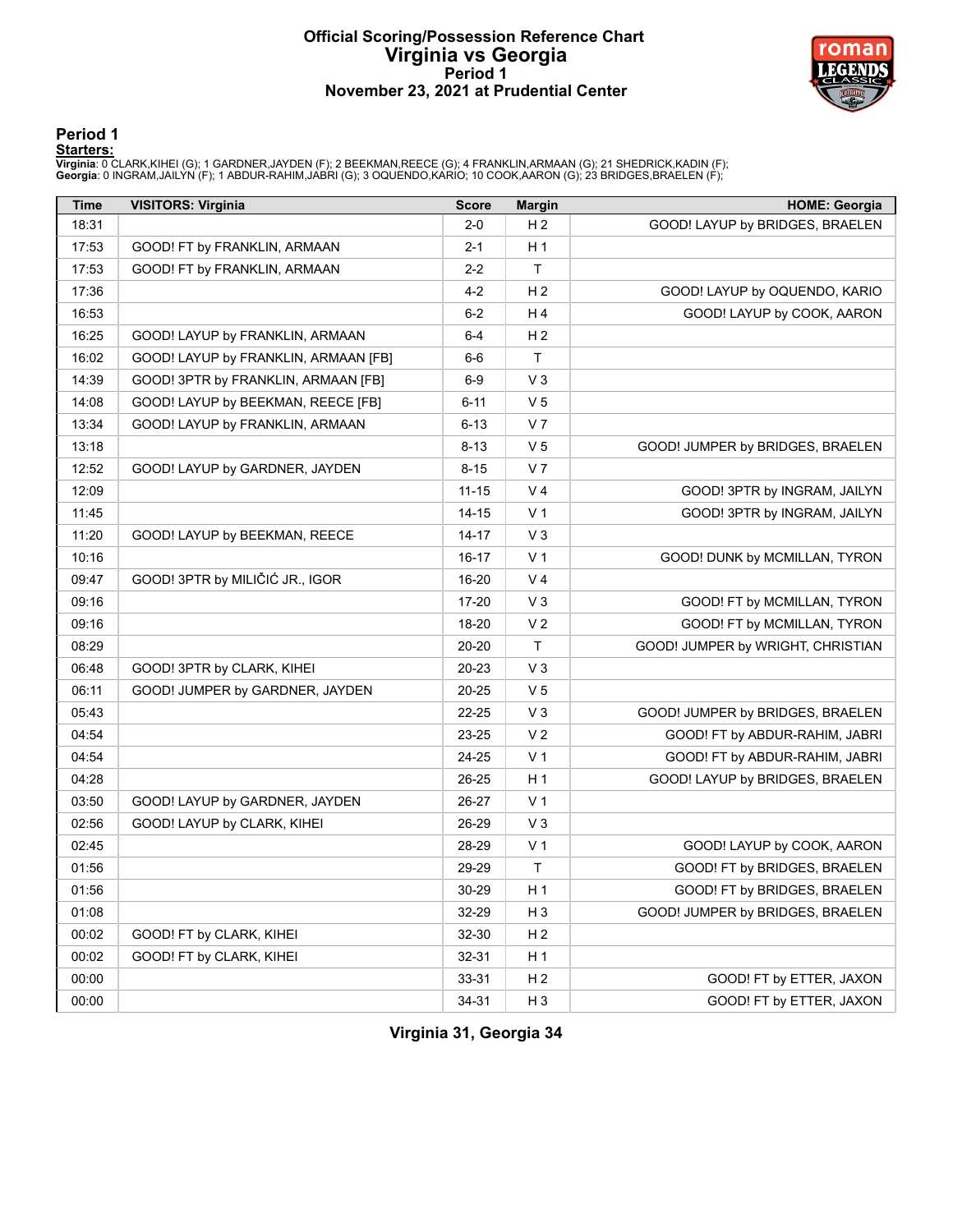### **Official Scoring/Possession Reference Chart Virginia vs Georgia Period 2 November 23, 2021 at Prudential Center**



### **Period 2**

<mark>Startersː</mark><br>Virginia: 0 CLARK,KIHEI (G); 1 GARDNER,JAYDEN (F); 2 BEEKMAN,REECE (G); 4 FRANKLIN,ARMAAN (G); 21 SHEDRICK,KADIN (F);<br>**Georgia**: 0 INGRAM,JAILYN (F); 1 ABDUR-RAHIM,JABRI (G); 3 OQUENDO,KARIO; 10 COOK,AARON (G);

| <b>Time</b> | <b>VISITORS: Virginia</b>         | <b>Score</b> | <b>Margin</b>  | <b>HOME: Georgia</b>              |
|-------------|-----------------------------------|--------------|----------------|-----------------------------------|
| 19:28       | GOOD! 3PTR by CLARK, KIHEI        | 34-34        | T              |                                   |
| 18:50       | GOOD! FT by CAFFARO, FRANCISCO    | 34-35        | V <sub>1</sub> |                                   |
| 18:15       | GOOD! JUMPER by FRANKLIN, ARMAAN  | 34-37        | $V_3$          |                                   |
| 17:06       | GOOD! FT by BEEKMAN, REECE        | 34-38        | V <sub>4</sub> |                                   |
| 15:34       |                                   | 36-38        | V <sub>2</sub> | GOOD! LAYUP by ABDUR-RAHIM, JABRI |
| 15:14       | GOOD! JUMPER by FRANKLIN, ARMAAN  | 36-40        | V <sub>4</sub> |                                   |
| 14:54       |                                   | 38-40        | V <sub>2</sub> | GOOD! LAYUP by BRIDGES, BRAELEN   |
| 14:26       | GOOD! LAYUP by CAFFARO, FRANCISCO | 38-42        | V <sub>4</sub> |                                   |
| 12:42       |                                   | 39-42        | $V_3$          | GOOD! FT by WRIGHT, CHRISTIAN     |
| 12:42       |                                   | 40-42        | V <sub>2</sub> | GOOD! FT by WRIGHT, CHRISTIAN     |
| 11:22       |                                   | 42-42        | T              | GOOD! DUNK by MCMILLAN, TYRON     |
| 10:39       |                                   | 43-42        | H <sub>1</sub> | GOOD! FT by INGRAM, JAILYN        |
| 10:39       |                                   | 44-42        | H <sub>2</sub> | GOOD! FT by INGRAM, JAILYN        |
| 10:13       | GOOD! 3PTR by MCCORKLE, CARSON    | 44-45        | V <sub>1</sub> |                                   |
| 09:23       |                                   | 46-45        | H <sub>1</sub> | GOOD! LAYUP by INGRAM, JAILYN     |
| 09:04       | GOOD! LAYUP by GARDNER, JAYDEN    | 46-47        | V <sub>1</sub> |                                   |
| 07:18       |                                   | 48-47        | H <sub>1</sub> | GOOD! DUNK by MCMILLAN, TYRON     |
| 06:21       | GOOD! JUMPER by GARDNER, JAYDEN   | 48-49        | V <sub>1</sub> |                                   |
| 05:50       | GOOD! FT by FRANKLIN, ARMAAN      | 48-50        | V <sub>2</sub> |                                   |
| 05:50       | GOOD! FT by FRANKLIN, ARMAAN      | 48-51        | $V_3$          |                                   |
| 04:56       | GOOD! FT by BEEKMAN, REECE        | 48-52        | V <sub>4</sub> |                                   |
| 04:56       | GOOD! FT by BEEKMAN, REECE        | 48-53        | V <sub>5</sub> |                                   |
| 04:11       |                                   | 51-53        | V <sub>2</sub> | GOOD! 3PTR by OQUENDO, KARIO [FB] |
| 03:19       | GOOD! LAYUP by FRANKLIN, ARMAAN   | 51-55        | V <sub>4</sub> |                                   |
| 02:34       | GOOD! JUMPER by FRANKLIN, ARMAAN  | 51-57        | $V_6$          |                                   |
| 02:05       |                                   | 53-57        | V <sub>4</sub> | GOOD! LAYUP by OQUENDO, KARIO     |
| 01:43       | GOOD! FT by SHEDRICK, KADIN       | 53-58        | V <sub>5</sub> |                                   |
| 00:59       | GOOD! FT by SHEDRICK, KADIN       | 53-59        | $V_6$          |                                   |
| 00:59       | GOOD! FT by SHEDRICK, KADIN       | 53-60        | V <sub>7</sub> |                                   |
| 00:44       | GOOD! FT by CLARK, KIHEI          | 53-61        | V8             |                                   |
| 00:44       | GOOD! FT by CLARK, KIHEI          | 53-62        | V <sub>9</sub> |                                   |
| 00:33       |                                   | 55-62        | V <sub>7</sub> | GOOD! LAYUP by OQUENDO, KARIO     |
| 00:32       | GOOD! FT by FRANKLIN, ARMAAN      | 55-63        | V8             |                                   |
| 00:32       | GOOD! FT by FRANKLIN, ARMAAN      | 55-64        | V <sub>9</sub> |                                   |
| 00:21       | GOOD! FT by GARDNER, JAYDEN       | 55-65        | $V$ 10         |                                   |

**Virginia 65, Georgia 55**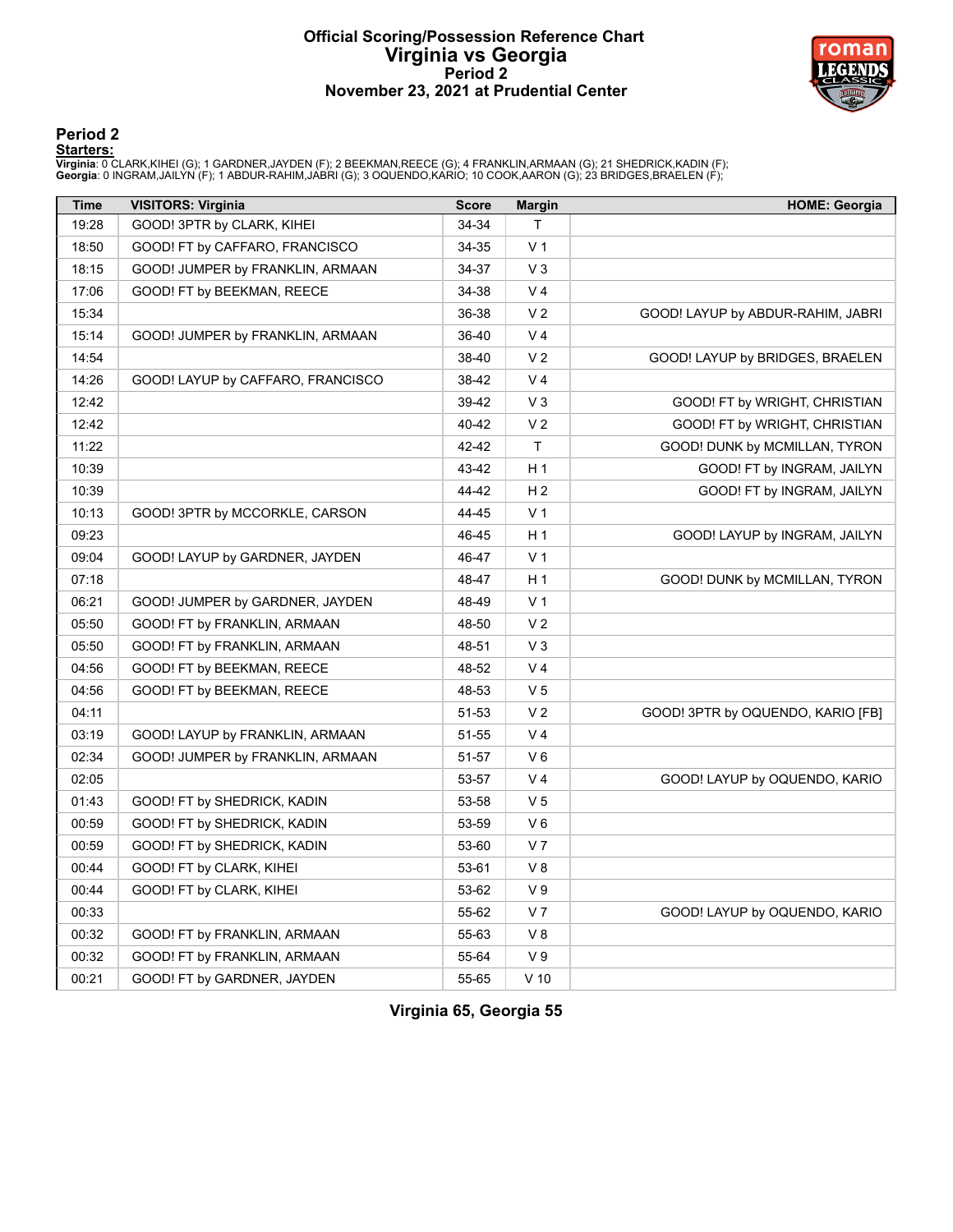### **Official Substitutions Log Virginia vs Georgia Period 1 November 23, 2021 at Prudential Center**



| 0 CLARK.KIHEI<br>0 INGRAM, JAILYN<br>1 GARDNER, JAYDEN<br>1 ABDUR-RAHIM, JABRI<br>3 OQUENDO, KARIO<br>2 BEEKMAN, REECE<br>10 COOK, AARON<br>4 FRANKLIN, ARMAAN<br>23 BRIDGES, BRAELEN<br>21 SHEDRICK, KADIN<br>SUB OUT: 21 SHEDRICK, KADIN<br>15:42<br>$6-6$<br>SUB IN: 22 CAFFARO, FRANCISCO<br>15:42<br>12:24<br>$15 - 8$<br>SUB OUT: ABDUR-RAHIM, JABRI<br>12:24<br>SUB OUT: OQUENDO, KARIO<br>12:24<br>SUB OUT: BRIDGES, BRAELEN<br>12:24<br>SUB IN: MCMILLAN, TYRON<br>12:24<br>SUB IN: WRIGHT, CHRISTIAN<br>12:24<br>SUB IN: ETTER, JAXON<br>SUB OUT: 0 CLARK, KIHEI<br>12:24<br>SUB IN: 23 STATTMANN, KODY<br>12:24<br>SUB OUT: 1 GARDNER, JAYDEN<br>11:07<br>$17 - 14$<br>SUB IN: 24 MILIČIĆ JR., IGOR<br>11:07<br>09:36<br>$20 - 16$<br>SUB OUT: COOK, AARON<br>09:36<br>SUB IN: BAUMANN, NOAH<br>SUB OUT: 2 BEEKMAN, REECE<br>09:36<br>09:36<br>SUB OUT: 22 CAFFARO, FRANCISCO<br>SUB IN: 0 CLARK, KIHEI<br>09:36<br>SUB IN: 21 SHEDRICK, KADIN<br>09:36<br>SUB OUT: 4 FRANKLIN, ARMAAN<br>09:16<br>$20 - 17$<br>SUB IN: 11 POINDEXTER, MALACHI<br>09:16<br>08:55<br>$20 - 18$<br>SUB OUT: INGRAM, JAILYN<br>08:55<br>SUB IN: BRIDGES, BRAELEN<br>20-20<br>SUB OUT: MCMILLAN, TYRON<br>07:58<br>07:58<br>SUB IN: RIDGNAL, DALEN<br>07:58<br>SUB OUT: 11 POINDEXTER, MALACHI<br>SUB OUT: 23 STATTMANN, KODY<br>07:58<br>SUB OUT: 24 MILIČIĆ JR., IGOR<br>07:58<br>SUB IN: 1 GARDNER, JAYDEN<br>07:58<br>07:58<br>SUB IN: 2 BEEKMAN, REECE<br>SUB IN: 4 FRANKLIN, ARMAAN<br>07:58<br>SUB OUT: 21 SHEDRICK, KADIN<br>07:33<br>20-20<br>SUB IN: 22 CAFFARO, FRANCISCO<br>07:33<br>05:22<br>$25 - 22$<br>SUB OUT: WRIGHT, CHRISTIAN<br>05:22<br>SUB OUT: ETTER, JAXON<br>05:22<br>SUB OUT: BAUMANN, NOAH<br>05:22<br>SUB IN: ABDUR-RAHIM, JABRI<br>05:22<br>SUB IN: OQUENDO, KARIO<br>05:22<br>SUB IN: COOK, AARON | <b>VISITORS: Virginia</b> | <b>Time</b> | <b>Score</b> | <b>HOME: Georgia</b>    |
|-------------------------------------------------------------------------------------------------------------------------------------------------------------------------------------------------------------------------------------------------------------------------------------------------------------------------------------------------------------------------------------------------------------------------------------------------------------------------------------------------------------------------------------------------------------------------------------------------------------------------------------------------------------------------------------------------------------------------------------------------------------------------------------------------------------------------------------------------------------------------------------------------------------------------------------------------------------------------------------------------------------------------------------------------------------------------------------------------------------------------------------------------------------------------------------------------------------------------------------------------------------------------------------------------------------------------------------------------------------------------------------------------------------------------------------------------------------------------------------------------------------------------------------------------------------------------------------------------------------------------------------------------------------------------------------------------------------------------------------------------------------------------------------------------------------------------|---------------------------|-------------|--------------|-------------------------|
|                                                                                                                                                                                                                                                                                                                                                                                                                                                                                                                                                                                                                                                                                                                                                                                                                                                                                                                                                                                                                                                                                                                                                                                                                                                                                                                                                                                                                                                                                                                                                                                                                                                                                                                                                                                                                         |                           |             |              |                         |
|                                                                                                                                                                                                                                                                                                                                                                                                                                                                                                                                                                                                                                                                                                                                                                                                                                                                                                                                                                                                                                                                                                                                                                                                                                                                                                                                                                                                                                                                                                                                                                                                                                                                                                                                                                                                                         |                           |             |              |                         |
|                                                                                                                                                                                                                                                                                                                                                                                                                                                                                                                                                                                                                                                                                                                                                                                                                                                                                                                                                                                                                                                                                                                                                                                                                                                                                                                                                                                                                                                                                                                                                                                                                                                                                                                                                                                                                         |                           |             |              |                         |
|                                                                                                                                                                                                                                                                                                                                                                                                                                                                                                                                                                                                                                                                                                                                                                                                                                                                                                                                                                                                                                                                                                                                                                                                                                                                                                                                                                                                                                                                                                                                                                                                                                                                                                                                                                                                                         |                           |             |              |                         |
|                                                                                                                                                                                                                                                                                                                                                                                                                                                                                                                                                                                                                                                                                                                                                                                                                                                                                                                                                                                                                                                                                                                                                                                                                                                                                                                                                                                                                                                                                                                                                                                                                                                                                                                                                                                                                         |                           |             |              |                         |
|                                                                                                                                                                                                                                                                                                                                                                                                                                                                                                                                                                                                                                                                                                                                                                                                                                                                                                                                                                                                                                                                                                                                                                                                                                                                                                                                                                                                                                                                                                                                                                                                                                                                                                                                                                                                                         |                           |             |              |                         |
|                                                                                                                                                                                                                                                                                                                                                                                                                                                                                                                                                                                                                                                                                                                                                                                                                                                                                                                                                                                                                                                                                                                                                                                                                                                                                                                                                                                                                                                                                                                                                                                                                                                                                                                                                                                                                         |                           |             |              |                         |
|                                                                                                                                                                                                                                                                                                                                                                                                                                                                                                                                                                                                                                                                                                                                                                                                                                                                                                                                                                                                                                                                                                                                                                                                                                                                                                                                                                                                                                                                                                                                                                                                                                                                                                                                                                                                                         |                           |             |              |                         |
|                                                                                                                                                                                                                                                                                                                                                                                                                                                                                                                                                                                                                                                                                                                                                                                                                                                                                                                                                                                                                                                                                                                                                                                                                                                                                                                                                                                                                                                                                                                                                                                                                                                                                                                                                                                                                         |                           |             |              |                         |
|                                                                                                                                                                                                                                                                                                                                                                                                                                                                                                                                                                                                                                                                                                                                                                                                                                                                                                                                                                                                                                                                                                                                                                                                                                                                                                                                                                                                                                                                                                                                                                                                                                                                                                                                                                                                                         |                           |             |              |                         |
|                                                                                                                                                                                                                                                                                                                                                                                                                                                                                                                                                                                                                                                                                                                                                                                                                                                                                                                                                                                                                                                                                                                                                                                                                                                                                                                                                                                                                                                                                                                                                                                                                                                                                                                                                                                                                         |                           |             |              |                         |
|                                                                                                                                                                                                                                                                                                                                                                                                                                                                                                                                                                                                                                                                                                                                                                                                                                                                                                                                                                                                                                                                                                                                                                                                                                                                                                                                                                                                                                                                                                                                                                                                                                                                                                                                                                                                                         |                           |             |              |                         |
|                                                                                                                                                                                                                                                                                                                                                                                                                                                                                                                                                                                                                                                                                                                                                                                                                                                                                                                                                                                                                                                                                                                                                                                                                                                                                                                                                                                                                                                                                                                                                                                                                                                                                                                                                                                                                         |                           |             |              |                         |
|                                                                                                                                                                                                                                                                                                                                                                                                                                                                                                                                                                                                                                                                                                                                                                                                                                                                                                                                                                                                                                                                                                                                                                                                                                                                                                                                                                                                                                                                                                                                                                                                                                                                                                                                                                                                                         |                           |             |              |                         |
|                                                                                                                                                                                                                                                                                                                                                                                                                                                                                                                                                                                                                                                                                                                                                                                                                                                                                                                                                                                                                                                                                                                                                                                                                                                                                                                                                                                                                                                                                                                                                                                                                                                                                                                                                                                                                         |                           |             |              |                         |
|                                                                                                                                                                                                                                                                                                                                                                                                                                                                                                                                                                                                                                                                                                                                                                                                                                                                                                                                                                                                                                                                                                                                                                                                                                                                                                                                                                                                                                                                                                                                                                                                                                                                                                                                                                                                                         |                           |             |              |                         |
|                                                                                                                                                                                                                                                                                                                                                                                                                                                                                                                                                                                                                                                                                                                                                                                                                                                                                                                                                                                                                                                                                                                                                                                                                                                                                                                                                                                                                                                                                                                                                                                                                                                                                                                                                                                                                         |                           |             |              |                         |
|                                                                                                                                                                                                                                                                                                                                                                                                                                                                                                                                                                                                                                                                                                                                                                                                                                                                                                                                                                                                                                                                                                                                                                                                                                                                                                                                                                                                                                                                                                                                                                                                                                                                                                                                                                                                                         |                           |             |              |                         |
|                                                                                                                                                                                                                                                                                                                                                                                                                                                                                                                                                                                                                                                                                                                                                                                                                                                                                                                                                                                                                                                                                                                                                                                                                                                                                                                                                                                                                                                                                                                                                                                                                                                                                                                                                                                                                         |                           |             |              |                         |
|                                                                                                                                                                                                                                                                                                                                                                                                                                                                                                                                                                                                                                                                                                                                                                                                                                                                                                                                                                                                                                                                                                                                                                                                                                                                                                                                                                                                                                                                                                                                                                                                                                                                                                                                                                                                                         |                           |             |              |                         |
|                                                                                                                                                                                                                                                                                                                                                                                                                                                                                                                                                                                                                                                                                                                                                                                                                                                                                                                                                                                                                                                                                                                                                                                                                                                                                                                                                                                                                                                                                                                                                                                                                                                                                                                                                                                                                         |                           |             |              |                         |
|                                                                                                                                                                                                                                                                                                                                                                                                                                                                                                                                                                                                                                                                                                                                                                                                                                                                                                                                                                                                                                                                                                                                                                                                                                                                                                                                                                                                                                                                                                                                                                                                                                                                                                                                                                                                                         |                           |             |              |                         |
|                                                                                                                                                                                                                                                                                                                                                                                                                                                                                                                                                                                                                                                                                                                                                                                                                                                                                                                                                                                                                                                                                                                                                                                                                                                                                                                                                                                                                                                                                                                                                                                                                                                                                                                                                                                                                         |                           |             |              |                         |
|                                                                                                                                                                                                                                                                                                                                                                                                                                                                                                                                                                                                                                                                                                                                                                                                                                                                                                                                                                                                                                                                                                                                                                                                                                                                                                                                                                                                                                                                                                                                                                                                                                                                                                                                                                                                                         |                           |             |              |                         |
|                                                                                                                                                                                                                                                                                                                                                                                                                                                                                                                                                                                                                                                                                                                                                                                                                                                                                                                                                                                                                                                                                                                                                                                                                                                                                                                                                                                                                                                                                                                                                                                                                                                                                                                                                                                                                         |                           |             |              |                         |
|                                                                                                                                                                                                                                                                                                                                                                                                                                                                                                                                                                                                                                                                                                                                                                                                                                                                                                                                                                                                                                                                                                                                                                                                                                                                                                                                                                                                                                                                                                                                                                                                                                                                                                                                                                                                                         |                           |             |              |                         |
|                                                                                                                                                                                                                                                                                                                                                                                                                                                                                                                                                                                                                                                                                                                                                                                                                                                                                                                                                                                                                                                                                                                                                                                                                                                                                                                                                                                                                                                                                                                                                                                                                                                                                                                                                                                                                         |                           |             |              |                         |
|                                                                                                                                                                                                                                                                                                                                                                                                                                                                                                                                                                                                                                                                                                                                                                                                                                                                                                                                                                                                                                                                                                                                                                                                                                                                                                                                                                                                                                                                                                                                                                                                                                                                                                                                                                                                                         |                           |             |              |                         |
|                                                                                                                                                                                                                                                                                                                                                                                                                                                                                                                                                                                                                                                                                                                                                                                                                                                                                                                                                                                                                                                                                                                                                                                                                                                                                                                                                                                                                                                                                                                                                                                                                                                                                                                                                                                                                         |                           |             |              |                         |
|                                                                                                                                                                                                                                                                                                                                                                                                                                                                                                                                                                                                                                                                                                                                                                                                                                                                                                                                                                                                                                                                                                                                                                                                                                                                                                                                                                                                                                                                                                                                                                                                                                                                                                                                                                                                                         |                           |             |              |                         |
|                                                                                                                                                                                                                                                                                                                                                                                                                                                                                                                                                                                                                                                                                                                                                                                                                                                                                                                                                                                                                                                                                                                                                                                                                                                                                                                                                                                                                                                                                                                                                                                                                                                                                                                                                                                                                         |                           |             |              |                         |
|                                                                                                                                                                                                                                                                                                                                                                                                                                                                                                                                                                                                                                                                                                                                                                                                                                                                                                                                                                                                                                                                                                                                                                                                                                                                                                                                                                                                                                                                                                                                                                                                                                                                                                                                                                                                                         |                           |             |              |                         |
|                                                                                                                                                                                                                                                                                                                                                                                                                                                                                                                                                                                                                                                                                                                                                                                                                                                                                                                                                                                                                                                                                                                                                                                                                                                                                                                                                                                                                                                                                                                                                                                                                                                                                                                                                                                                                         |                           |             |              |                         |
|                                                                                                                                                                                                                                                                                                                                                                                                                                                                                                                                                                                                                                                                                                                                                                                                                                                                                                                                                                                                                                                                                                                                                                                                                                                                                                                                                                                                                                                                                                                                                                                                                                                                                                                                                                                                                         |                           |             |              |                         |
|                                                                                                                                                                                                                                                                                                                                                                                                                                                                                                                                                                                                                                                                                                                                                                                                                                                                                                                                                                                                                                                                                                                                                                                                                                                                                                                                                                                                                                                                                                                                                                                                                                                                                                                                                                                                                         |                           |             |              |                         |
|                                                                                                                                                                                                                                                                                                                                                                                                                                                                                                                                                                                                                                                                                                                                                                                                                                                                                                                                                                                                                                                                                                                                                                                                                                                                                                                                                                                                                                                                                                                                                                                                                                                                                                                                                                                                                         |                           |             |              |                         |
|                                                                                                                                                                                                                                                                                                                                                                                                                                                                                                                                                                                                                                                                                                                                                                                                                                                                                                                                                                                                                                                                                                                                                                                                                                                                                                                                                                                                                                                                                                                                                                                                                                                                                                                                                                                                                         |                           |             |              |                         |
|                                                                                                                                                                                                                                                                                                                                                                                                                                                                                                                                                                                                                                                                                                                                                                                                                                                                                                                                                                                                                                                                                                                                                                                                                                                                                                                                                                                                                                                                                                                                                                                                                                                                                                                                                                                                                         |                           |             |              |                         |
|                                                                                                                                                                                                                                                                                                                                                                                                                                                                                                                                                                                                                                                                                                                                                                                                                                                                                                                                                                                                                                                                                                                                                                                                                                                                                                                                                                                                                                                                                                                                                                                                                                                                                                                                                                                                                         |                           |             |              |                         |
|                                                                                                                                                                                                                                                                                                                                                                                                                                                                                                                                                                                                                                                                                                                                                                                                                                                                                                                                                                                                                                                                                                                                                                                                                                                                                                                                                                                                                                                                                                                                                                                                                                                                                                                                                                                                                         |                           |             |              |                         |
|                                                                                                                                                                                                                                                                                                                                                                                                                                                                                                                                                                                                                                                                                                                                                                                                                                                                                                                                                                                                                                                                                                                                                                                                                                                                                                                                                                                                                                                                                                                                                                                                                                                                                                                                                                                                                         |                           |             |              |                         |
|                                                                                                                                                                                                                                                                                                                                                                                                                                                                                                                                                                                                                                                                                                                                                                                                                                                                                                                                                                                                                                                                                                                                                                                                                                                                                                                                                                                                                                                                                                                                                                                                                                                                                                                                                                                                                         |                           |             |              |                         |
|                                                                                                                                                                                                                                                                                                                                                                                                                                                                                                                                                                                                                                                                                                                                                                                                                                                                                                                                                                                                                                                                                                                                                                                                                                                                                                                                                                                                                                                                                                                                                                                                                                                                                                                                                                                                                         |                           |             |              |                         |
|                                                                                                                                                                                                                                                                                                                                                                                                                                                                                                                                                                                                                                                                                                                                                                                                                                                                                                                                                                                                                                                                                                                                                                                                                                                                                                                                                                                                                                                                                                                                                                                                                                                                                                                                                                                                                         |                           | 03:42       | $27 - 26$    | SUB OUT: RIDGNAL, DALEN |
| 03:42<br>SUB IN: ETTER, JAXON                                                                                                                                                                                                                                                                                                                                                                                                                                                                                                                                                                                                                                                                                                                                                                                                                                                                                                                                                                                                                                                                                                                                                                                                                                                                                                                                                                                                                                                                                                                                                                                                                                                                                                                                                                                           |                           |             |              |                         |
| SUB OUT: 1 GARDNER, JAYDEN<br>03:42                                                                                                                                                                                                                                                                                                                                                                                                                                                                                                                                                                                                                                                                                                                                                                                                                                                                                                                                                                                                                                                                                                                                                                                                                                                                                                                                                                                                                                                                                                                                                                                                                                                                                                                                                                                     |                           |             |              |                         |
| SUB IN: 23 STATTMANN.KODY<br>03:42                                                                                                                                                                                                                                                                                                                                                                                                                                                                                                                                                                                                                                                                                                                                                                                                                                                                                                                                                                                                                                                                                                                                                                                                                                                                                                                                                                                                                                                                                                                                                                                                                                                                                                                                                                                      |                           |             |              |                         |

**Virginia 31, Georgia 34**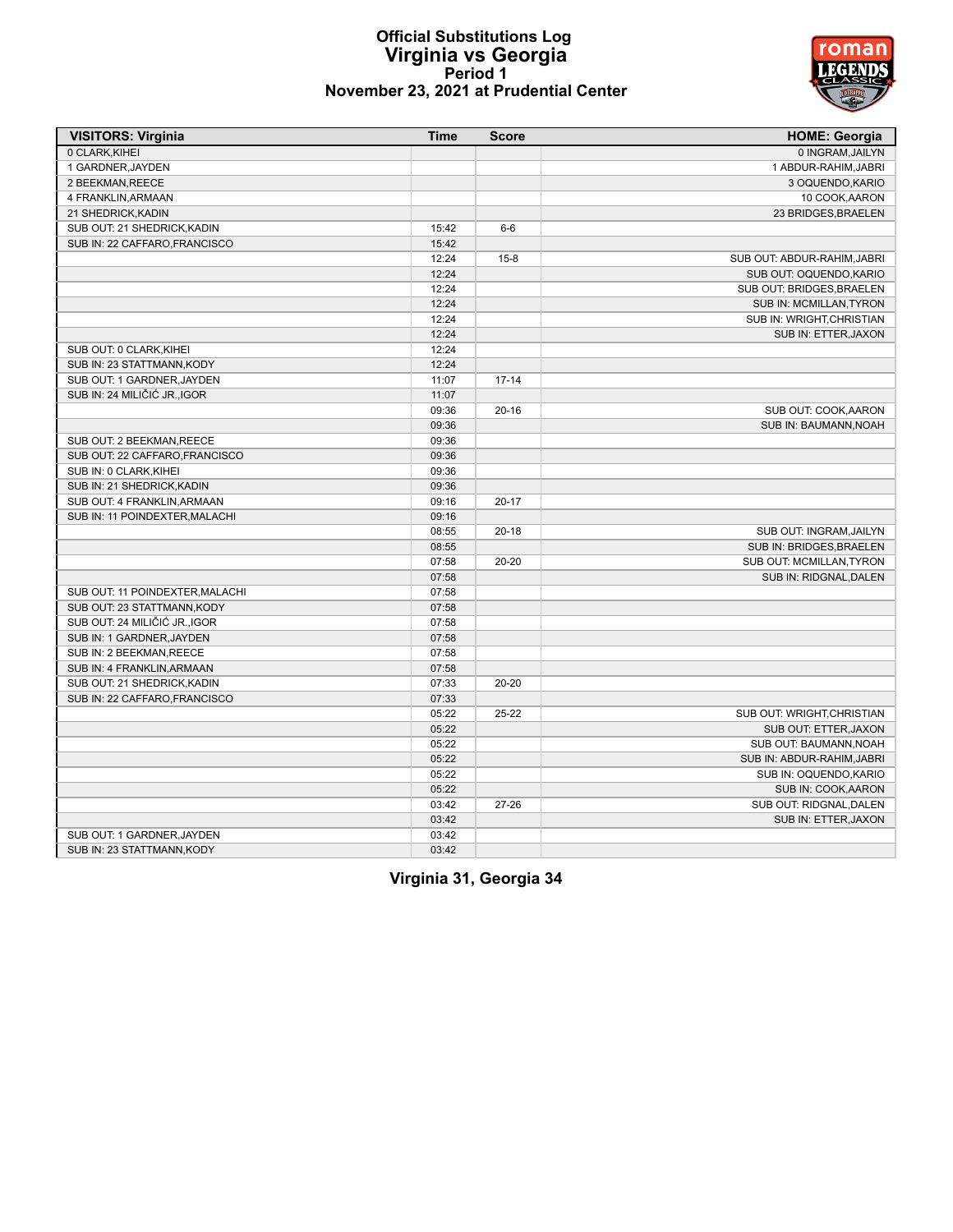### roman fеf m

### **Official Substitutions Log Virginia vs Georgia Period 2 November 23, 2021 at Prudential Center**

| <b>VISITORS: Virginia</b>                                   | <b>Time</b>    | <b>Score</b>             | <b>HOME: Georgia</b>                                     |
|-------------------------------------------------------------|----------------|--------------------------|----------------------------------------------------------|
| 0 CLARK, KIHEI                                              |                |                          | 0 INGRAM, JAILYN                                         |
| 1 GARDNER, JAYDEN                                           |                |                          | 1 ABDUR-RAHIM, JABRI                                     |
| 2 BEEKMAN, REECE                                            |                |                          | 3 OQUENDO, KARIO                                         |
| 4 FRANKLIN, ARMAAN                                          |                |                          | 10 COOK, AARON                                           |
| 21 SHEDRICK, KADIN                                          | 20:00          | $\overline{\phantom{a}}$ | 23 BRIDGES, BRAELEN<br>SUB OUT: ETTER, JAXON             |
|                                                             | 20:00          |                          | SUB IN: INGRAM, JAILYN                                   |
| SUB OUT: 22 CAFFARO, FRANCISCO                              | 20:00          |                          |                                                          |
| SUB OUT: 23 STATTMANN, KODY                                 | 20:00          |                          |                                                          |
| SUB IN: 1 GARDNER, JAYDEN                                   | 20:00          |                          |                                                          |
| SUB IN: 21 SHEDRICK, KADIN                                  | 20:00          |                          |                                                          |
| SUB OUT: 21 SHEDRICK, KADIN                                 | 19:17          | 34-34                    |                                                          |
| SUB IN: 22 CAFFARO, FRANCISCO                               | 19:17          |                          |                                                          |
|                                                             | 17:06          | 37-34                    | SUB OUT: OQUENDO, KARIO                                  |
|                                                             | 17:06          |                          | SUB IN: ETTER, JAXON                                     |
| SUB OUT: 1 GARDNER, JAYDEN                                  | 16:22          | 38-34                    |                                                          |
| SUB IN: 23 STATTMANN, KODY<br>SUB OUT: 2 BEEKMAN, REECE     | 16:22<br>15:30 | 38-36                    |                                                          |
| SUB IN: 24 MILIČIĆ JR., IGOR                                | 15:30          |                          |                                                          |
|                                                             | 14:26          | 42-38                    | SUB OUT: ABDUR-RAHIM, JABRI                              |
|                                                             | 14:26          |                          | SUB OUT: BRIDGES, BRAELEN                                |
|                                                             | 14:26          |                          | SUB IN: MCMILLAN, TYRON                                  |
|                                                             | 14:26          |                          | SUB IN: WRIGHT, CHRISTIAN                                |
| SUB OUT: 23 STATTMANN, KODY                                 | 14:26          |                          |                                                          |
| SUB IN: 11 POINDEXTER, MALACHI                              | 14:26          |                          |                                                          |
| SUB OUT: 22 CAFFARO, FRANCISCO                              | 13:27          | 42-38                    |                                                          |
| SUB IN: 21 SHEDRICK, KADIN                                  | 13:27          |                          |                                                          |
|                                                             | 12:42          | 42-39                    | SUB OUT: COOK, AARON                                     |
|                                                             | 12:42          |                          | SUB IN: ABDUR-RAHIM, JABRI                               |
| SUB OUT: 0 CLARK, KIHEI                                     | 12:42          |                          |                                                          |
| SUB OUT: 11 POINDEXTER, MALACHI<br>SUB IN: 2 BEEKMAN, REECE | 12:42<br>12:42 |                          |                                                          |
| SUB IN: 23 STATTMANN, KODY                                  | 12:42          |                          |                                                          |
| SUB OUT: 23 STATTMANN, KODY                                 | 11:34          | 42-40                    |                                                          |
| SUB OUT: 24 MILIČIĆ JR., IGOR                               | 11:34          |                          |                                                          |
| SUB IN: 0 CLARK, KIHEI                                      | 11:34          |                          |                                                          |
| SUB IN: 1 GARDNER, JAYDEN                                   | 11:34          |                          |                                                          |
| SUB OUT: 2 BEEKMAN, REECE                                   | 10:47          | 42-42                    |                                                          |
| SUB OUT: 21 SHEDRICK, KADIN                                 | 10:47          |                          |                                                          |
| SUB IN: 22 CAFFARO, FRANCISCO                               | 10:47          |                          |                                                          |
| SUB IN: 33 MCCORKLE, CARSON                                 | 10:47          |                          |                                                          |
| SUB OUT: 22 CAFFARO.FRANCISCO                               | 10:39          | 42-42                    |                                                          |
| SUB IN: 24 MILIČIĆ JR., IGOR                                | 10:39<br>08:53 | 47-46                    | SUB OUT: MCMILLAN, TYRON                                 |
|                                                             | 08:53          |                          | SUB OUT: ETTER, JAXON                                    |
|                                                             | 08:53          |                          | SUB IN: COOK, AARON                                      |
|                                                             | 08:53          |                          | SUB IN: BRIDGES, BRAELEN                                 |
| SUB OUT: 4 FRANKLIN, ARMAAN                                 | 08:53          |                          |                                                          |
| SUB IN: 21 SHEDRICK, KADIN                                  | 08:53          |                          |                                                          |
|                                                             | 08:00          | 47-46                    | SUB OUT: BRIDGES, BRAELEN                                |
|                                                             | 08:00          |                          | SUB IN: MCMILLAN, TYRON                                  |
| SUB OUT: 24 MILIČIĆ JR., IGOR                               | 08:00          |                          |                                                          |
| SUB IN: 4 FRANKLIN, ARMAAN                                  | 08:00          |                          |                                                          |
|                                                             | 05:50          | 49-48                    | SUB OUT: ABDUR-RAHIM, JABRI                              |
|                                                             | 05:50          |                          | SUB IN: BAUMANN, NOAH                                    |
| SUB OUT: 33 MCCORKLE, CARSON<br>SUB IN: 2 BEEKMAN, REECE    | 05:50<br>05:50 |                          |                                                          |
|                                                             | 05:50          |                          | SUB OUT: MCMILLAN, TYRON                                 |
|                                                             | 05:50          |                          | SUB IN: ETTER, JAXON                                     |
|                                                             | 04:56          | 51-48                    | SUB OUT: ETTER, JAXON                                    |
|                                                             | 04:56          |                          | SUB IN: BRIDGES, BRAELEN                                 |
|                                                             | 04:56          |                          | SUB OUT: WRIGHT, CHRISTIAN                               |
|                                                             | 04:56          |                          | SUB IN: OQUENDO, KARIO                                   |
|                                                             | 02:29          | 57-51                    | SUB OUT: BAUMANN, NOAH                                   |
|                                                             | 02:29          |                          | SUB IN: WRIGHT, CHRISTIAN                                |
|                                                             | 01:43          | 57-53                    | SUB OUT: BRIDGES, BRAELEN                                |
|                                                             | 01:43          |                          | SUB IN: ETTER, JAXON                                     |
|                                                             | 01:43<br>01:43 |                          | SUB OUT: WRIGHT, CHRISTIAN<br>SUB IN: ABDUR-RAHIM, JABRI |
|                                                             |                |                          |                                                          |